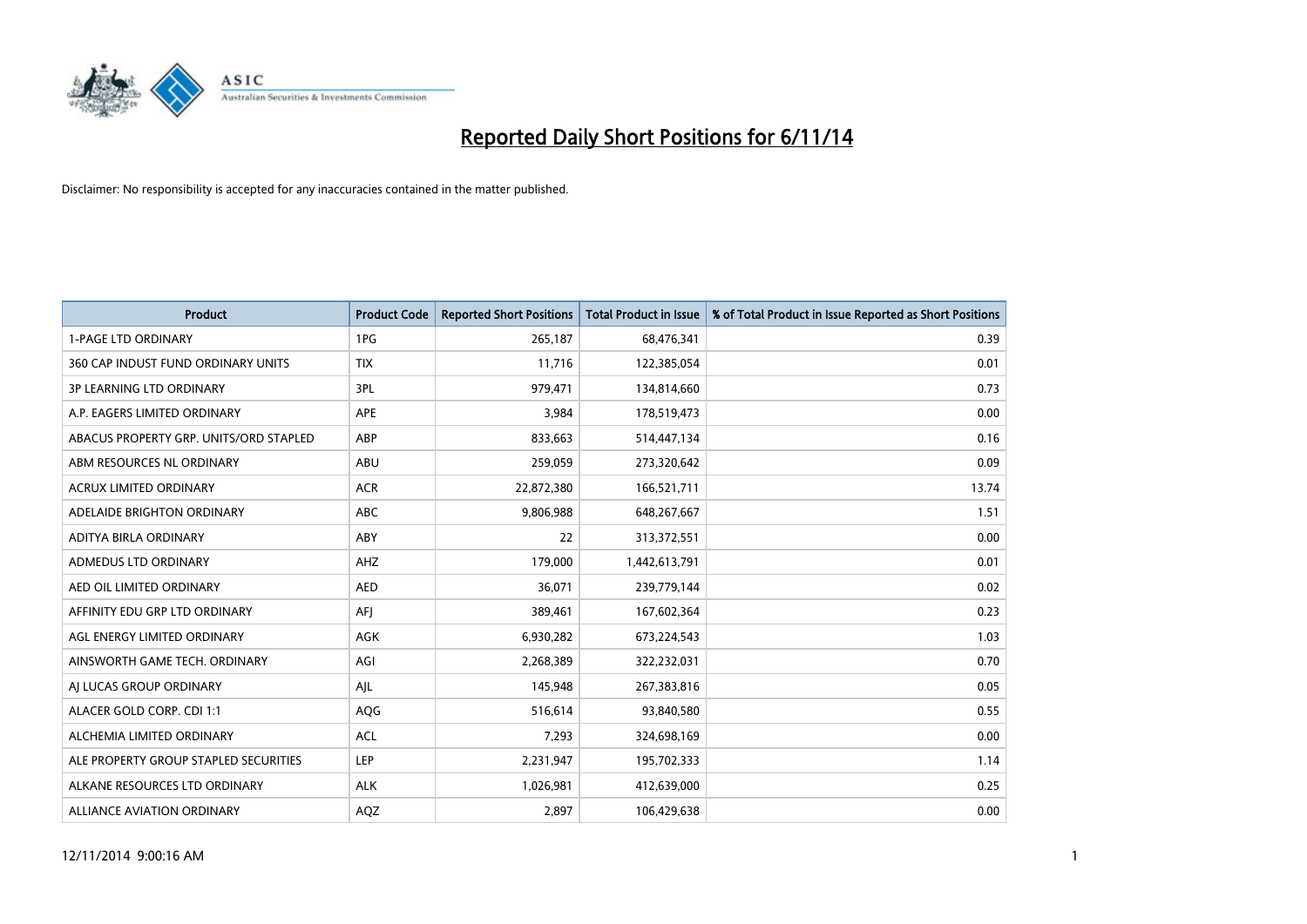

| <b>Product</b>                          | <b>Product Code</b> | <b>Reported Short Positions</b> | <b>Total Product in Issue</b> | % of Total Product in Issue Reported as Short Positions |
|-----------------------------------------|---------------------|---------------------------------|-------------------------------|---------------------------------------------------------|
| <b>ALS LTD ORDINARY</b>                 | <b>ALQ</b>          | 27,346,529                      | 397,795,796                   | 6.87                                                    |
| ALTIUM LIMITED ORDINARY                 | <b>ALU</b>          | 156,378                         | 129,272,762                   | 0.12                                                    |
| ALUMINA LIMITED ORDINARY                | <b>AWC</b>          | 45,913,662                      | 2,806,225,615                 | 1.64                                                    |
| AMCOM TELECOMM. ORDINARY                | AMM                 | 5,461,776                       | 266,399,148                   | 2.05                                                    |
| AMCOR LIMITED ORDINARY                  | AMC                 | 8,441,109                       | 1,206,684,923                 | 0.70                                                    |
| AMP LIMITED ORDINARY                    | AMP                 | 18,674,876                      | 2,957,737,964                 | 0.63                                                    |
| ANSELL LIMITED ORDINARY                 | <b>ANN</b>          | 6,224,724                       | 153,139,924                   | 4.06                                                    |
| ANTARES ENERGY LTD ORDINARY             | AZZ                 | 870,107                         | 255,000,000                   | 0.34                                                    |
| ANZ BANKING GRP LTD ORDINARY            | ANZ                 | 18,977,362                      | 2,756,627,771                 | 0.69                                                    |
| APA GROUP STAPLED SECURITIES            | APA                 | 14,468,731                      | 835,750,807                   | 1.73                                                    |
| APN NEWS & MEDIA ORDINARY               | <b>APN</b>          | 326,609                         | 1,029,041,356                 | 0.03                                                    |
| AQUARIUS PLATINUM. ORDINARY             | <b>AOP</b>          | 4,006,720                       | 1,465,473,903                 | 0.27                                                    |
| ARAFURA RESOURCE LTD ORDINARY           | ARU                 | 2,000                           | 441,270,644                   | 0.00                                                    |
| ARB CORPORATION ORDINARY                | ARP                 | 1,242,652                       | 72,505,302                    | 1.71                                                    |
| ARDENT LEISURE GROUP STAPLED SECURITIES | AAD                 | 1,375,890                       | 438,666,245                   | 0.31                                                    |
| ARENA REIT. ORDINARY UNITS              | ARF                 | 80,228                          | 211,495,653                   | 0.04                                                    |
| ARISTOCRAT LEISURE ORDINARY             | ALL                 | 1,060,845                       | 630,022,253                   | 0.17                                                    |
| ARRIUM LTD ORDINARY                     | ARI                 | 69,159,147                      | 2,937,293,755                 | 2.35                                                    |
| ASALEO CARE LIMITED ORDINARY            | AHY                 | 7,338,298                       | 603,469,434                   | 1.22                                                    |
| ASCIANO LIMITED ORDINARY                | <b>AIO</b>          | 6,101,441                       | 975,385,664                   | 0.63                                                    |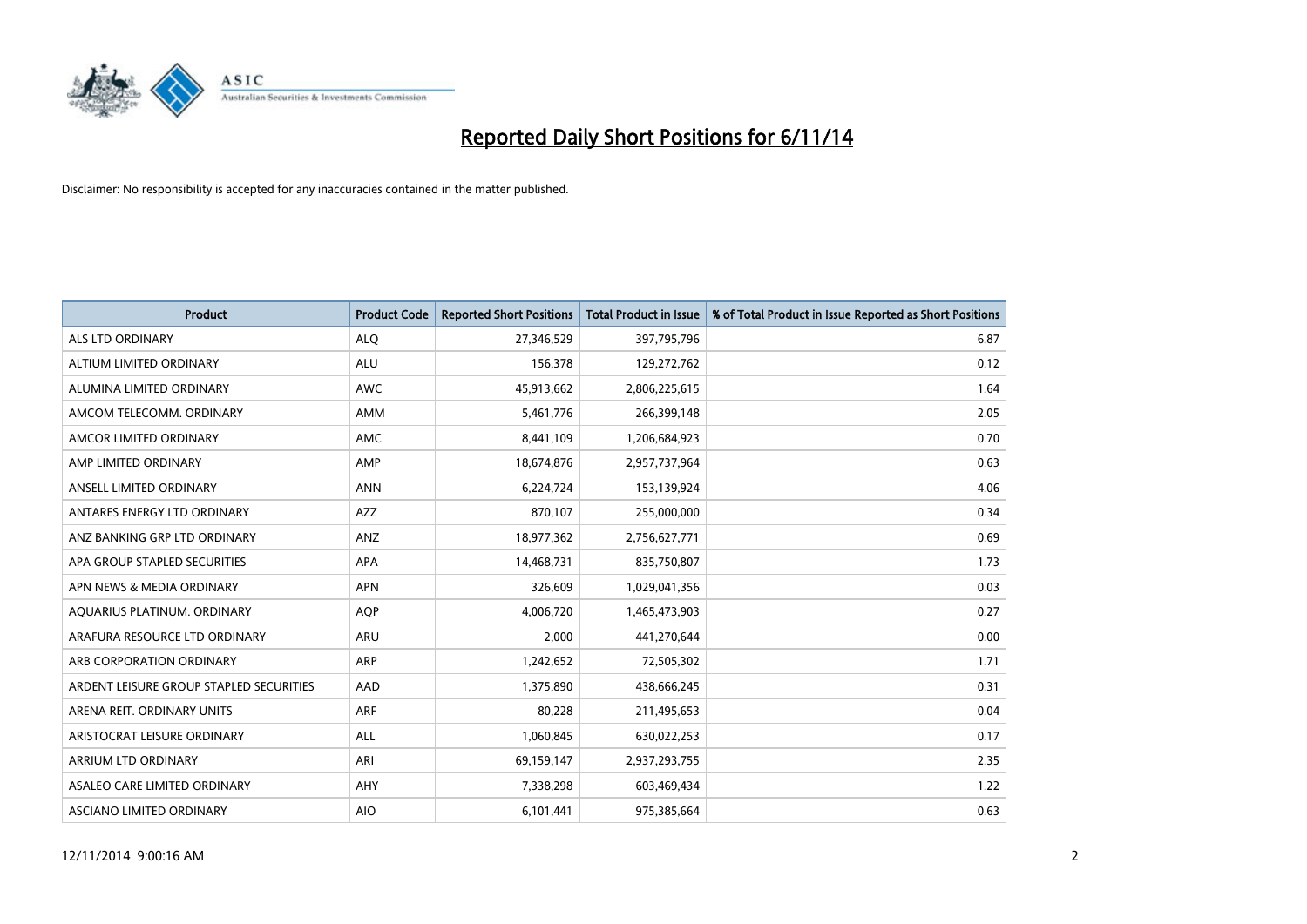

| <b>Product</b>                            | <b>Product Code</b> | <b>Reported Short Positions</b> | <b>Total Product in Issue</b> | % of Total Product in Issue Reported as Short Positions |
|-------------------------------------------|---------------------|---------------------------------|-------------------------------|---------------------------------------------------------|
| ASHLEY SERVICES GRP ORDINARY              | <b>ASH</b>          | 272,411                         | 150,000,000                   | 0.18                                                    |
| ASPEN GROUP ORD/UNITS STAPLED             | APZ                 | 137,208                         | 113,183,450                   | 0.12                                                    |
| ASTRO JAP PROP GROUP STAPLED US PROHIBIT. | AJA                 | 161,236                         | 67,211,752                    | 0.24                                                    |
| ASX LIMITED ORDINARY                      | ASX                 | 5,475,350                       | 193,595,162                   | 2.83                                                    |
| ATLAS IRON LIMITED ORDINARY               | <b>AGO</b>          | 115,594,369                     | 919,475,619                   | 12.57                                                   |
| ATRUM COAL NL ORDINARY                    | ATU                 | 95,507                          | 162,459,242                   | 0.06                                                    |
| AUCKLAND INTERNATION ORDINARY             | AIA                 | 67,487                          | 1,190,484,097                 | 0.01                                                    |
| AURIZON HOLDINGS LTD ORDINARY             | AZJ                 | 3,260,739                       | 2,137,284,503                 | 0.15                                                    |
| AUSDRILL LIMITED ORDINARY                 | <b>ASL</b>          | 21,035,096                      | 312,277,224                   | 6.74                                                    |
| AUSENCO LIMITED ORDINARY                  | AAX                 | 992,009                         | 168,449,799                   | 0.59                                                    |
| AUSNET SERVICES STAPLED SECURITIES        | <b>AST</b>          | 36,195,777                      | 3,425,244,162                 | 1.06                                                    |
| AUST INDUSTRIAL REIT UNIT                 | ANI                 | 204,314                         | 96,288,031                    | 0.21                                                    |
| AUST VINTAGE LTD ORDINARY                 | <b>AVG</b>          | 6,000                           | 232,141,382                   | 0.00                                                    |
| <b>AUSTAL LIMITED ORDINARY</b>            | ASB                 | 731,626                         | 346,379,377                   | 0.21                                                    |
| AUSTBROKERS HOLDINGS ORDINARY             | <b>AUB</b>          | 72,013                          | 61,712,763                    | 0.12                                                    |
| AUSTEX OIL LIMITED ORDINARY               | <b>AOK</b>          | 62,000                          | 558,571,402                   | 0.01                                                    |
| AUSTIN ENGINEERING ORDINARY               | ANG                 | 1,027,554                       | 84,274,004                    | 1.22                                                    |
| AUSTRALIAN AGRICULT. ORDINARY             | AAC                 | 4,945,199                       | 532,474,721                   | 0.93                                                    |
| AUSTRALIAN FOUNDAT, ORDINARY              | AFI                 | 100                             | 1,086,070,669                 | 0.00                                                    |
| AUSTRALIAN LEADERS ORDINARY               | ALF                 | 1,429                           | 254,755,686                   | 0.00                                                    |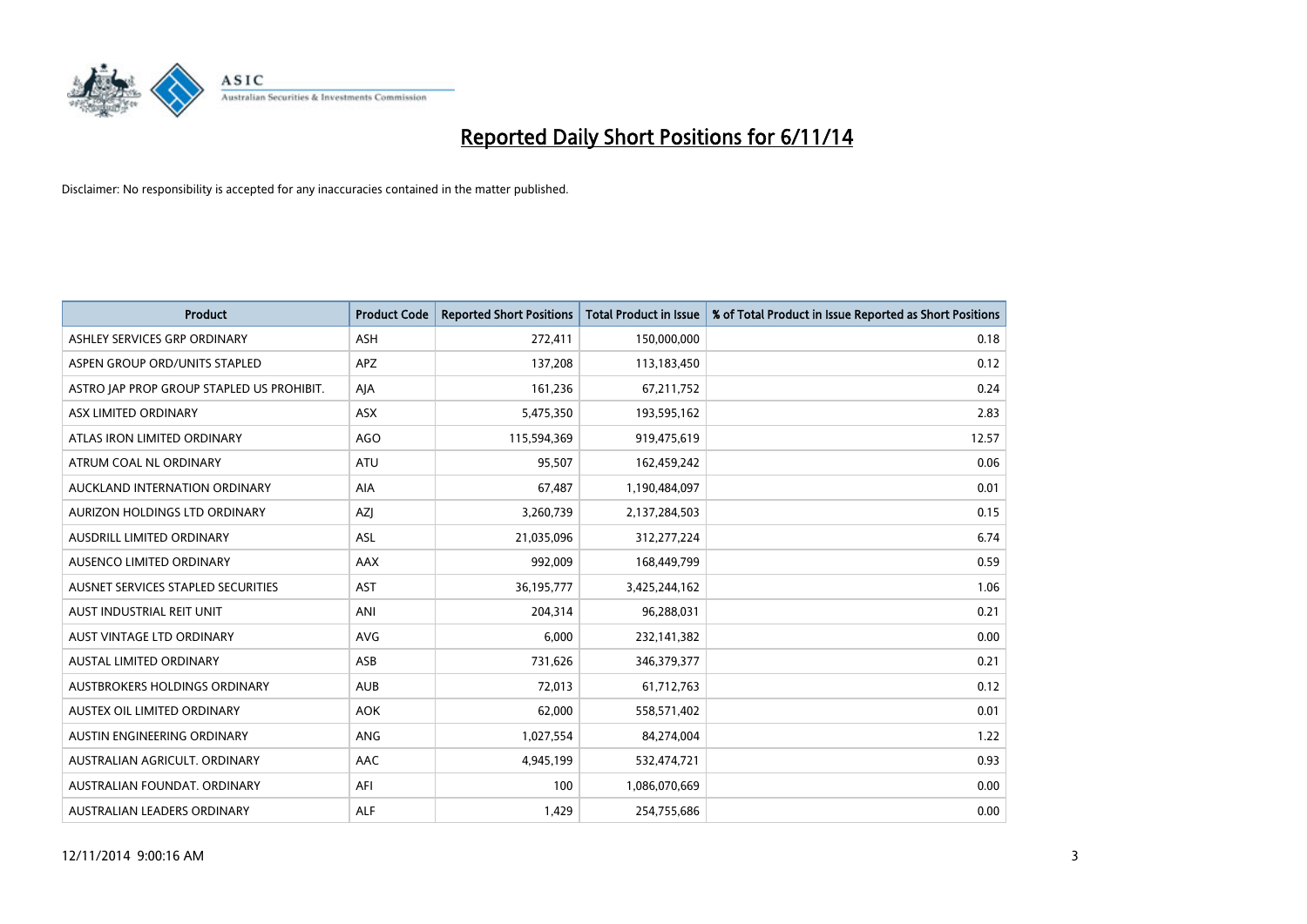

| <b>Product</b>                   | <b>Product Code</b> | <b>Reported Short Positions</b> | <b>Total Product in Issue</b> | % of Total Product in Issue Reported as Short Positions |
|----------------------------------|---------------------|---------------------------------|-------------------------------|---------------------------------------------------------|
| AUSTRALIAN PHARM, ORDINARY       | API                 | 10,578,438                      | 488,115,883                   | 2.17                                                    |
| AUTOMOTIVE HOLDINGS ORDINARY     | AHE                 | 2,410,931                       | 306,437,941                   | 0.79                                                    |
| AVANCO RESOURCES LTD ORDINARY    | AVB                 | 3,104,691                       | 1,661,675,855                 | 0.19                                                    |
| AVEO GROUP STAPLED SECURITIES    | <b>AOG</b>          | 3,883,887                       | 499,536,460                   | 0.78                                                    |
| AWE LIMITED ORDINARY             | <b>AWE</b>          | 1,902,707                       | 525,861,050                   | 0.36                                                    |
| <b>AZONTO PET LTD ORDINARY</b>   | APY                 | 1                               | 1,159,375,100                 | 0.00                                                    |
| AZUMAH RESOURCES ORDINARY        | <b>AZM</b>          | $\mathbf{1}$                    | 388,816,919                   | 0.00                                                    |
| <b>BANDANNA ENERGY ORDINARY</b>  | <b>BND</b>          | 17,540,654                      | 528,481,199                   | 3.32                                                    |
| BANK OF QUEENSLAND. ORDINARY     | <b>BOQ</b>          | 3,296,771                       | 363,416,835                   | 0.91                                                    |
| <b>BASE RES LIMITED ORDINARY</b> | <b>BSE</b>          | 5,501,878                       | 563,902,771                   | 0.98                                                    |
| BATHURST RES LTD. ORDINARY       | <b>BRL</b>          | 300,729                         | 947,828,434                   | 0.03                                                    |
| <b>BC IRON LIMITED ORDINARY</b>  | <b>BCI</b>          | 13,463,659                      | 191,691,179                   | 7.02                                                    |
| BEACH ENERGY LIMITED ORDINARY    | <b>BPT</b>          | 11,306,702                      | 1,297,496,886                 | 0.87                                                    |
| BEADELL RESOURCE LTD ORDINARY    | <b>BDR</b>          | 51,614,416                      | 798,657,280                   | 6.46                                                    |
| <b>BEGA CHEESE LTD ORDINARY</b>  | <b>BGA</b>          | 2,337,009                       | 152,602,945                   | 1.53                                                    |
| BENDIGO AND ADELAIDE ORDINARY    | <b>BEN</b>          | 16,341,400                      | 450,904,075                   | 3.62                                                    |
| BENTHAM IMF LTD ORDINARY         | <b>IMF</b>          | 4,489,207                       | 166,580,957                   | 2.69                                                    |
| BERKELEY RESOURCES ORDINARY      | <b>BKY</b>          | 76,341                          | 180,361,323                   | 0.04                                                    |
| BETASHARESCASHETF ETF UNITS      | AAA                 | 700                             | 12,958,172                    | 0.01                                                    |
| BHP BILLITON LIMITED ORDINARY    | <b>BHP</b>          | 11,115,394                      | 3,211,691,105                 | 0.35                                                    |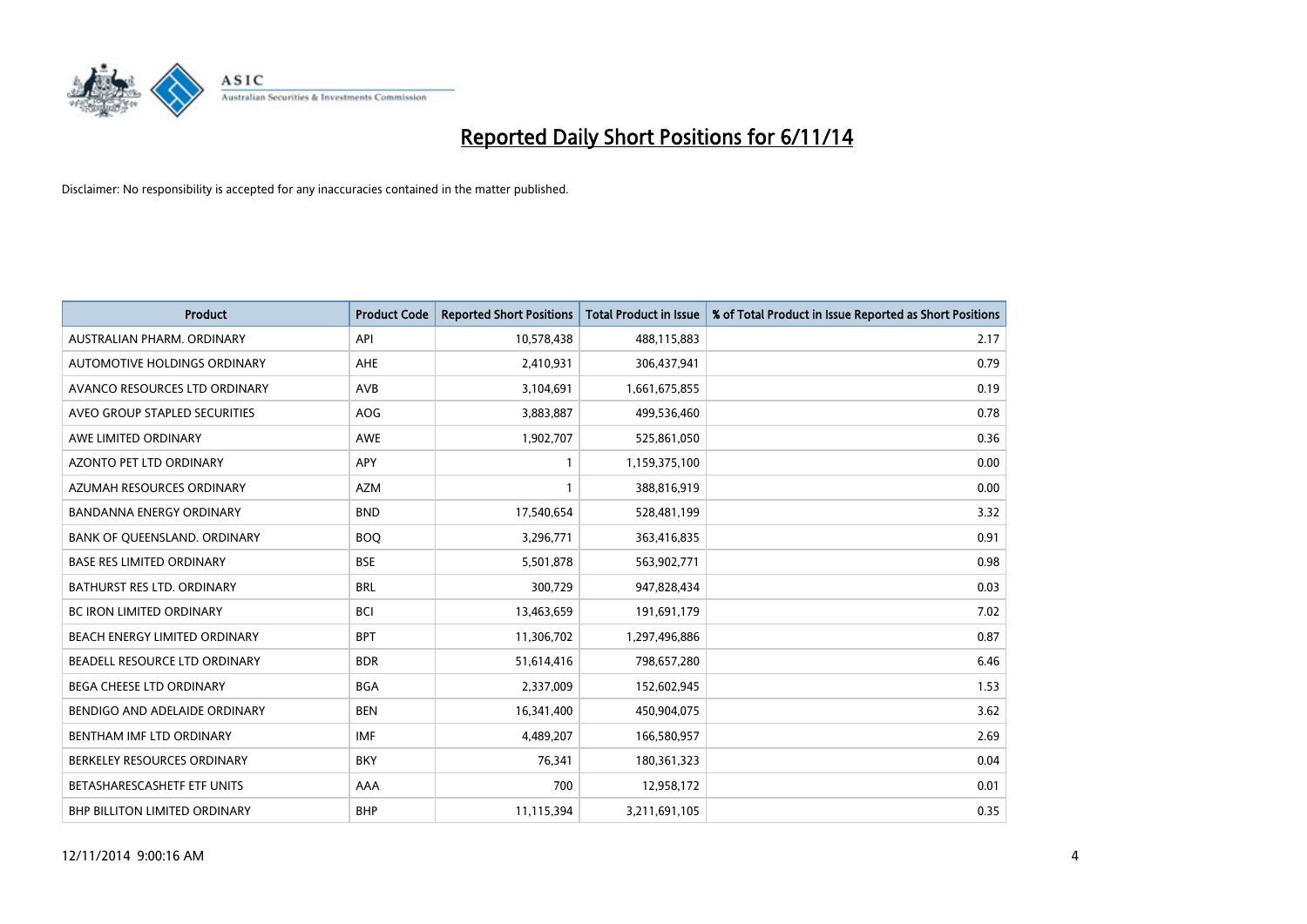

| <b>Product</b>                                | <b>Product Code</b> | <b>Reported Short Positions</b> | <b>Total Product in Issue</b> | % of Total Product in Issue Reported as Short Positions |
|-----------------------------------------------|---------------------|---------------------------------|-------------------------------|---------------------------------------------------------|
| <b>BIGAIR GROUP LIMITED ORDINARY</b>          | <b>BGL</b>          | 49,160                          | 172,872,340                   | 0.03                                                    |
| <b>BILLABONG ORDINARY</b>                     | <b>BBG</b>          | 8,903,514                       | 990,370,034                   | 0.90                                                    |
| BIRIMIAN GOLD LTD ORDINARY                    | <b>BGS</b>          | 400,000                         | 864,981,654                   | 0.05                                                    |
| <b>BLACKHAM RESOURCES ORDINARY</b>            | <b>BLK</b>          | 838,139                         | 118,939,533                   | 0.70                                                    |
| <b>BLACKMORES LIMITED ORDINARY</b>            | <b>BKL</b>          | 12,967                          | 17,224,199                    | 0.08                                                    |
| <b>BLACKTHORN RESOURCES ORD US PROHIBITED</b> | <b>BTR</b>          | 11,369                          | 164,285,950                   | 0.01                                                    |
| <b>BLUESCOPE STEEL LTD ORDINARY</b>           | <b>BSL</b>          | 7,584,406                       | 559,227,871                   | 1.36                                                    |
| <b>BOART LONGYEAR ORDINARY</b>                | <b>BLY</b>          | 21,251,053                      | 502,488,790                   | 4.23                                                    |
| <b>BORAL LIMITED, ORDINARY</b>                | <b>BLD</b>          | 13,839,753                      | 782,736,249                   | 1.77                                                    |
| <b>BRADKEN LIMITED ORDINARY</b>               | <b>BKN</b>          | 7,562,053                       | 171,027,249                   | 4.42                                                    |
| <b>BRAMBLES LIMITED ORDINARY</b>              | <b>BXB</b>          | 3,229,867                       | 1,566,077,519                 | 0.21                                                    |
| <b>BREVILLE GROUP LTD ORDINARY</b>            | <b>BRG</b>          | 4,539,493                       | 130,095,322                   | 3.49                                                    |
| <b>BRICKWORKS LIMITED ORDINARY</b>            | <b>BKW</b>          | 192,523                         | 148,403,478                   | 0.13                                                    |
| BT INVESTMENT MNGMNT ORDINARY                 | <b>BTT</b>          | 27,476                          | 290,699,283                   | 0.01                                                    |
| <b>BURSON GROUP LTD ORDINARY</b>              | <b>BAP</b>          | 1,690,801                       | 163,585,666                   | 1.03                                                    |
| <b>BURU ENERGY ORDINARY</b>                   | <b>BRU</b>          | 18,857,961                      | 339,997,078                   | 5.55                                                    |
| <b>BWP TRUST ORDINARY UNITS</b>               | <b>BWP</b>          | 9,481,230                       | 639,724,826                   | 1.48                                                    |
| <b>CABCHARGE AUSTRALIA ORDINARY</b>           | CAB                 | 7,853,524                       | 120,430,683                   | 6.52                                                    |
| <b>CADENCE CAPITAL ORDINARY</b>               | <b>CDM</b>          | 148,501                         | 199,821,759                   | 0.07                                                    |
| CALTEX AUSTRALIA ORDINARY                     | <b>CTX</b>          | 1,561,169                       | 270,000,000                   | 0.58                                                    |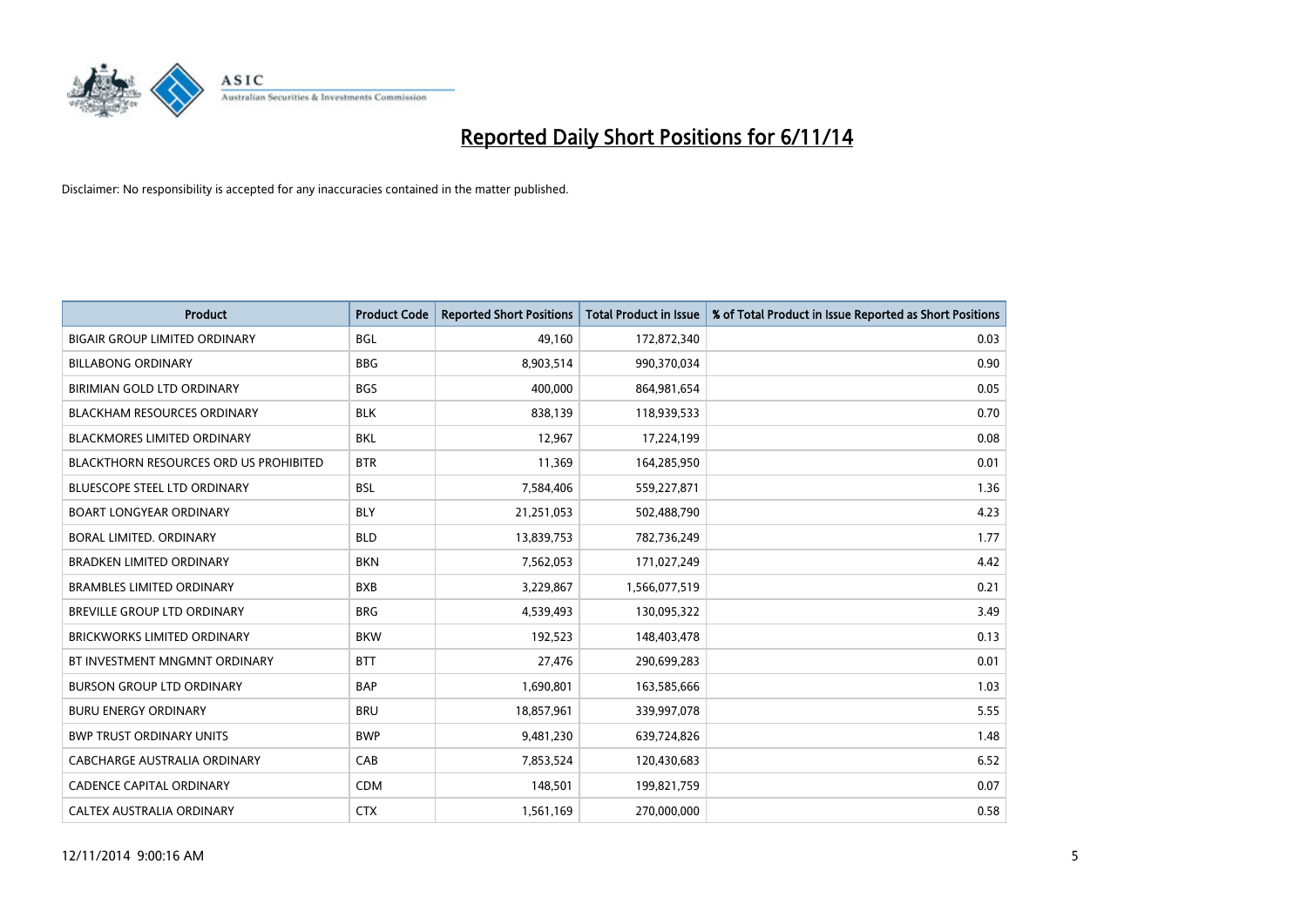

| <b>Product</b>                          | <b>Product Code</b> | <b>Reported Short Positions</b> | <b>Total Product in Issue</b> | % of Total Product in Issue Reported as Short Positions |
|-----------------------------------------|---------------------|---------------------------------|-------------------------------|---------------------------------------------------------|
| CAPE LAMBERT RES LTD ORDINARY           | <b>CFE</b>          | 280,137                         | 626,686,586                   | 0.04                                                    |
| CAPITOL HEALTH ORDINARY                 | CAI                 | 490,881                         | 431,517,271                   | 0.11                                                    |
| <b>CARDNO LIMITED ORDINARY</b>          | CDD                 | 8,722,261                       | 164,112,901                   | 5.31                                                    |
| CARINDALE PROPERTY UNIT                 | <b>CDP</b>          | 8,733                           | 70,000,000                    | 0.01                                                    |
| CARNARVON PETROLEUM ORDINARY            | <b>CVN</b>          | 2,834,908                       | 987,285,022                   | 0.29                                                    |
| CARSALES.COM LTD ORDINARY               | <b>CRZ</b>          | 15,360,830                      | 238,836,279                   | 6.43                                                    |
| CASH CONVERTERS ORDINARY                | CCV                 | 7,546,462                       | 431,476,525                   | 1.75                                                    |
| CASSINI RESOURCES ORDINARY              | <b>CZI</b>          | 14,774                          | 114,436,390                   | 0.01                                                    |
| CEDAR WOODS PROP. ORDINARY              | <b>CWP</b>          | 141,319                         | 78,336,371                    | 0.18                                                    |
| CENTRAL PETROLEUM ORDINARY              | <b>CTP</b>          | 376,858                         | 368,718,957                   | 0.10                                                    |
| CENTRAL WEST GOLD NL ORDINARY           | <b>CWG</b>          | 10,000                          | 89,720,622                    | 0.01                                                    |
| CFS RETAIL TRUST GRP STAPLED SECURITIES | <b>CFX</b>          | 5,668,192                       | 3,050,355,727                 | 0.19                                                    |
| <b>CHALLENGER LIMITED ORDINARY</b>      | <b>CGF</b>          | 355,567                         | 569,725,821                   | 0.06                                                    |
| CHANDLER MACLEOD LTD ORDINARY           | <b>CMG</b>          | 1,095                           | 547,985,086                   | 0.00                                                    |
| CHARTER HALL GROUP STAPLED US PROHIBIT. | CHC                 | 519,286                         | 355,015,480                   | 0.15                                                    |
| <b>CHARTER HALL RETAIL UNITS</b>        | <b>COR</b>          | 14,613,715                      | 372,893,153                   | 3.92                                                    |
| <b>CHORUS LIMITED ORDINARY</b>          | <b>CNU</b>          | 91,664                          | 396,369,767                   | 0.02                                                    |
| CLEARVIEW WEALTH LTD ORDINARY           | <b>CVW</b>          | 9,668                           | 578,453,260                   | 0.00                                                    |
| CLINUVEL PHARMACEUT, ORDINARY           | <b>CUV</b>          | 33,614                          | 42,466,435                    | 0.08                                                    |
| COAL OF AFRICA LTD ORDINARY             | <b>CZA</b>          | 426                             | 1,048,368,613                 | 0.00                                                    |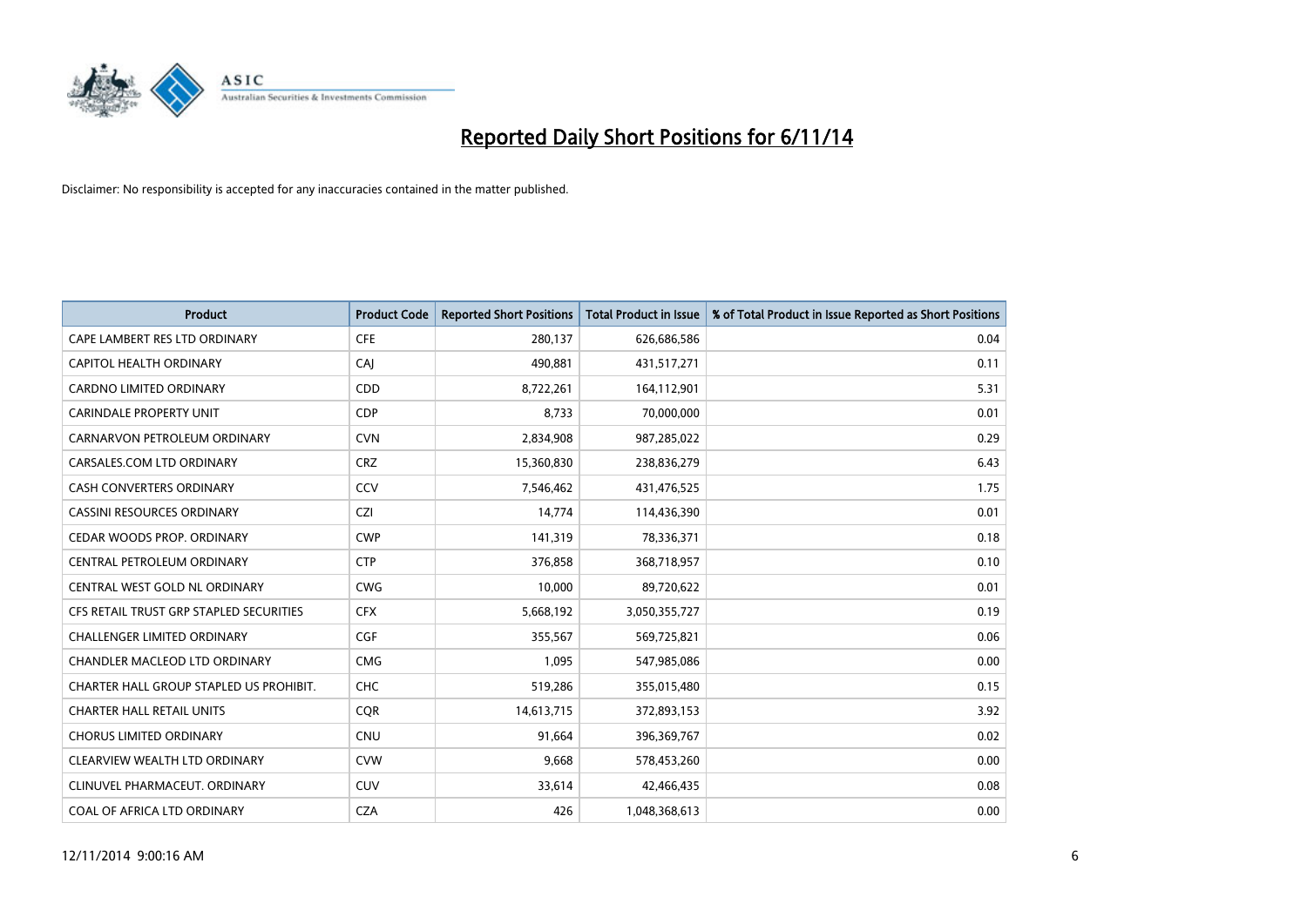

| <b>Product</b>                          | <b>Product Code</b> | <b>Reported Short Positions</b> | <b>Total Product in Issue</b> | % of Total Product in Issue Reported as Short Positions |
|-----------------------------------------|---------------------|---------------------------------|-------------------------------|---------------------------------------------------------|
| <b>COALSPUR MINES LTD ORDINARY</b>      | <b>CPL</b>          | 586,921                         | 641,544,455                   | 0.09                                                    |
| COCA-COLA AMATIL ORDINARY               | <b>CCL</b>          | 26,643,132                      | 763,590,249                   | 3.49                                                    |
| <b>COCHLEAR LIMITED ORDINARY</b>        | <b>COH</b>          | 6,299,590                       | 57,081,775                    | 11.04                                                   |
| COCKATOO COAL ORDINARY                  | <b>COK</b>          | 167,987                         | 4,560,196,928                 | 0.00                                                    |
| <b>CODAN LIMITED ORDINARY</b>           | <b>CDA</b>          | 285,971                         | 176,969,924                   | 0.16                                                    |
| <b>COFFEY INTERNATIONAL ORDINARY</b>    | COF                 | 6,077                           | 255,833,165                   | 0.00                                                    |
| <b>COKAL LTD ORDINARY</b>               | <b>CKA</b>          | 6,820                           | 471,487,926                   | 0.00                                                    |
| <b>COLLECTION HOUSE ORDINARY</b>        | <b>CLH</b>          | 3,631,333                       | 130,443,227                   | 2.78                                                    |
| <b>COLLINS FOODS LTD ORDINARY</b>       | <b>CKF</b>          | 100,000                         | 93,000,003                    | 0.11                                                    |
| COMMONWEALTH BANK, ORDINARY             | <b>CBA</b>          | 19,020,106                      | 1,621,319,194                 | 1.17                                                    |
| <b>COMPASS RESOURCES ORDINARY</b>       | <b>CMR</b>          | 7,472                           | 1,403,744,100                 | 0.00                                                    |
| <b>COMPUTERSHARE LTD ORDINARY</b>       | <b>CPU</b>          | 5,210,471                       | 556,203,079                   | 0.94                                                    |
| CONTANGO MICROCAP ORDINARY              | <b>CTN</b>          | 5,373                           | 158,881,328                   | 0.00                                                    |
| <b>COOPER ENERGY LTD ORDINARY</b>       | <b>COE</b>          | 198,611                         | 329,235,509                   | 0.06                                                    |
| <b>CORP TRAVEL LIMITED ORDINARY</b>     | <b>CTD</b>          | 236,863                         | 90,517,621                    | 0.26                                                    |
| COVER-MORE GRP LTD ORDINARY             | <b>CVO</b>          | 5,060,178                       | 317,750,000                   | 1.59                                                    |
| <b>CREDIT CORP GROUP ORDINARY</b>       | <b>CCP</b>          | 505,461                         | 46,296,407                    | 1.09                                                    |
| <b>CROMWELL PROP STAPLED SECURITIES</b> | <b>CMW</b>          | 5,413,298                       | 1,733,132,163                 | 0.31                                                    |
| <b>CROWE HORWATH AUS ORDINARY</b>       | <b>CRH</b>          | 1,058,824                       | 273,005,429                   | 0.39                                                    |
| CROWN RESORTS LTD ORDINARY              | <b>CWN</b>          | 8,231,888                       | 728,394,185                   | 1.13                                                    |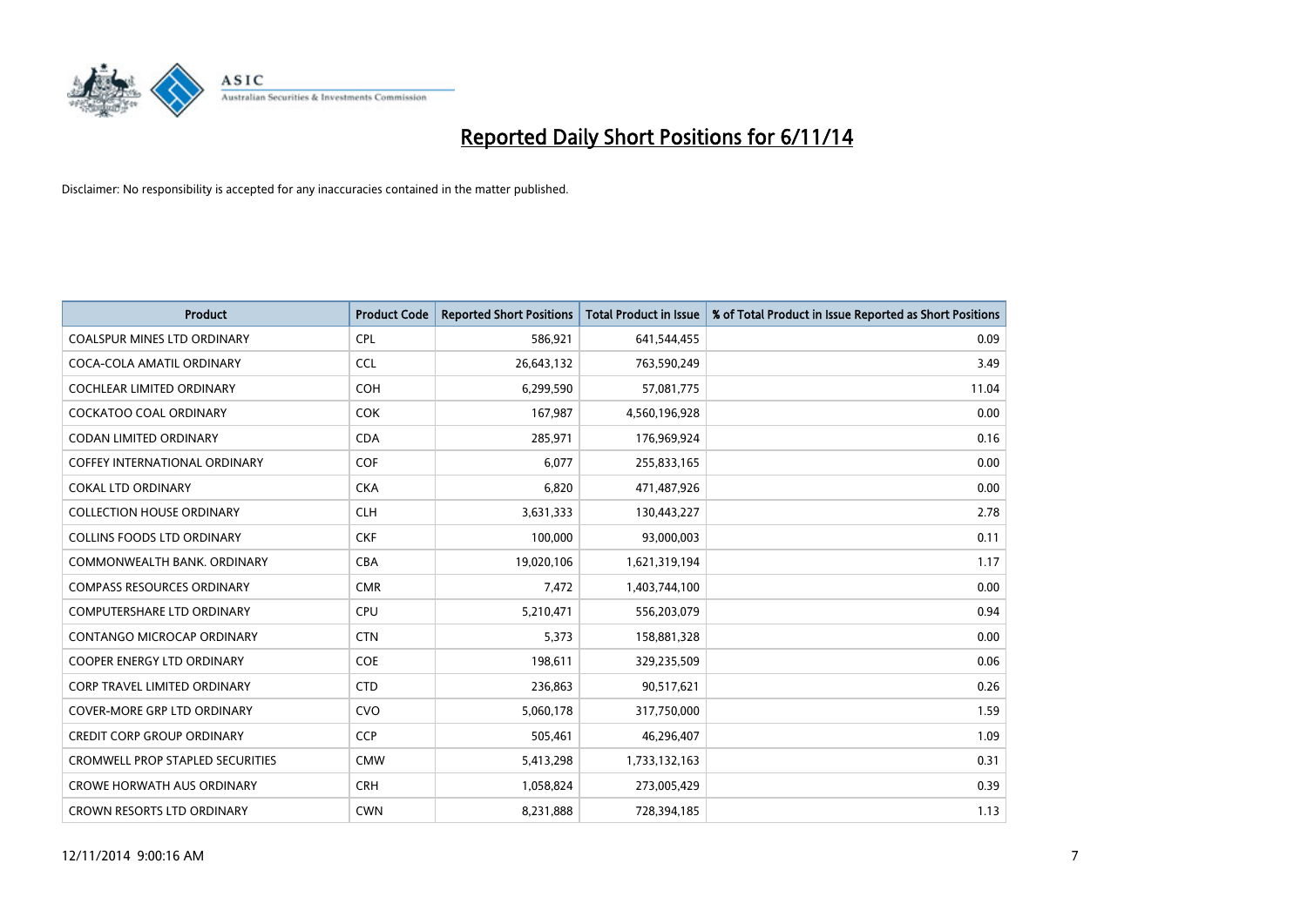

| <b>Product</b>                            | <b>Product Code</b> | <b>Reported Short Positions</b> | <b>Total Product in Issue</b> | % of Total Product in Issue Reported as Short Positions |
|-------------------------------------------|---------------------|---------------------------------|-------------------------------|---------------------------------------------------------|
| <b>CSG LIMITED ORDINARY</b>               | CSV                 | 259,614                         | 279,648,511                   | 0.09                                                    |
| <b>CSL LIMITED ORDINARY</b>               | <b>CSL</b>          | 1,680,928                       | 474,503,048                   | 0.35                                                    |
| <b>CSR LIMITED ORDINARY</b>               | <b>CSR</b>          | 13,383,733                      | 506,000,315                   | 2.65                                                    |
| <b>CUDECO LIMITED ORDINARY</b>            | CDU                 | 9,412,311                       | 235,425,143                   | 4.00                                                    |
| DATA#3 LIMITED ORDINARY                   | <b>DTL</b>          | 41,759                          | 153,974,950                   | 0.03                                                    |
| <b>DECMIL GROUP LIMITED ORDINARY</b>      | <b>DCG</b>          | 1,712,605                       | 168,657,794                   | 1.02                                                    |
| DEEP YELLOW LIMITED ORDINARY              | <b>DYL</b>          | 1,002                           | 1,891,196,227                 | 0.00                                                    |
| DEVINE LIMITED ORDINARY                   | <b>DVN</b>          | 2,047                           | 158,730,556                   | 0.00                                                    |
| DEXUS PROPERTY GROUP STAPLED UNIT DEF SET | <b>DXSDA</b>        | 3,886,883                       | 905,518,469                   | 0.43                                                    |
| DEXUS PROPERTY GROUP STAPLED UNITS        | <b>DXS</b>          | 1,416,952                       | 5,433,110,810                 | 0.03                                                    |
| DICK SMITH HLDGS ORDINARY                 | <b>DSH</b>          | 17,246,161                      | 236,511,364                   | 7.29                                                    |
| DISCOVERY METALS LTD ORDINARY             | <b>DML</b>          | 1,247,631                       | 644,039,581                   | 0.19                                                    |
| DOMINO PIZZA ENTERPR ORDINARY             | <b>DMP</b>          | 1,123,893                       | 86,160,773                    | 1.30                                                    |
| DONACO INTERNATIONAL ORDINARY             | <b>DNA</b>          | 5,945,755                       | 461,278,352                   | 1.29                                                    |
| DORAY MINERALS LTD ORDINARY               | <b>DRM</b>          | 66,406                          | 165,834,256                   | 0.04                                                    |
| DOWNER EDI LIMITED ORDINARY               | <b>DOW</b>          | 22,510,533                      | 435,399,975                   | 5.17                                                    |
| DRILLSEARCH ENERGY ORDINARY               | <b>DLS</b>          | 15,329,960                      | 461,101,450                   | 3.32                                                    |
| DUET GROUP STAPLED US PROHIBIT.           | <b>DUE</b>          | 8,351,847                       | 1,327,719,444                 | 0.63                                                    |
| DULUXGROUP LIMITED ORDINARY               | <b>DLX</b>          | 3,386,402                       | 383,503,942                   | 0.88                                                    |
| <b>DWS LTD ORDINARY</b>                   | <b>DWS</b>          | 121,259                         | 132,362,763                   | 0.09                                                    |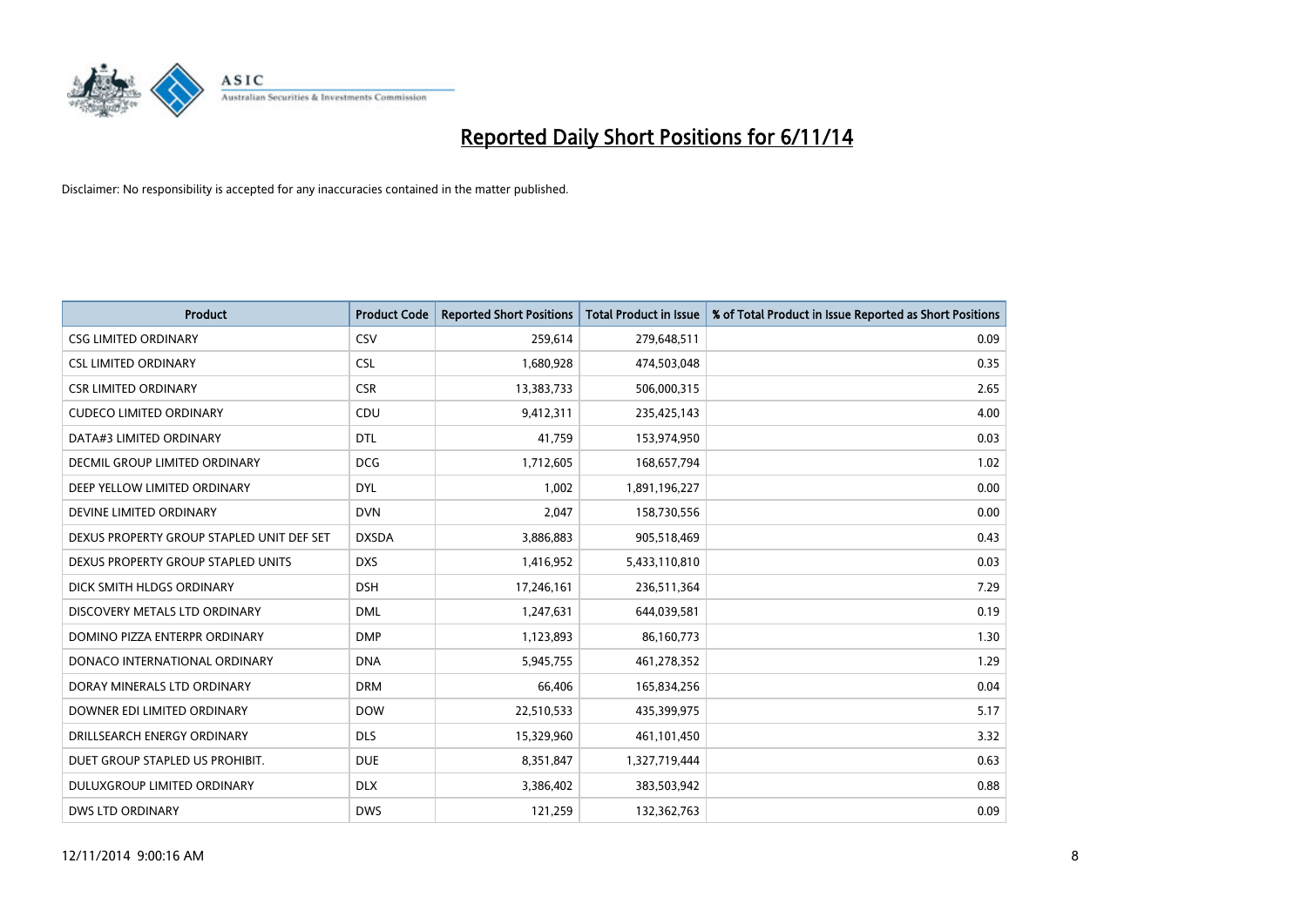

| <b>Product</b>                         | <b>Product Code</b> | <b>Reported Short Positions</b> | <b>Total Product in Issue</b> | % of Total Product in Issue Reported as Short Positions |
|----------------------------------------|---------------------|---------------------------------|-------------------------------|---------------------------------------------------------|
| ECHO ENTERTAINMENT ORDINARY            | <b>EGP</b>          | 2,631,914                       | 825,672,730                   | 0.32                                                    |
| ELDERS LIMITED ORDINARY                | <b>ELD</b>          | 26,649,920                      | 837,232,507                   | 3.18                                                    |
| ELEMENTAL MINERALS ORDINARY            | <b>ELM</b>          | 94,536                          | 381,850,877                   | 0.02                                                    |
| <b>EMECO HOLDINGS ORDINARY</b>         | <b>EHL</b>          | 9,212,142                       | 599,675,707                   | 1.54                                                    |
| <b>ENERGY RESOURCES ORDINARY 'A'</b>   | ERA                 | 11,916,307                      | 517,725,062                   | 2.30                                                    |
| <b>ENERGY WORLD CORPOR, ORDINARY</b>   | <b>EWC</b>          | 46,860,667                      | 1,734,166,672                 | 2.70                                                    |
| <b>ENVESTRA LIMITED ORDINARY</b>       | <b>ENV</b>          | 76,856                          | 1,796,808,474                 | 0.00                                                    |
| EQUATORIAL RES LTD ORDINARY            | EQX                 | 172                             | 122,185,353                   | 0.00                                                    |
| EQUITY TRUSTEES ORDINARY               | EQT                 | 26,532                          | 19,269,445                    | 0.14                                                    |
| ERM POWER LIMITED ORDINARY             | EPW                 | 634,682                         | 240,826,607                   | 0.26                                                    |
| EVOLUTION MINING LTD ORDINARY          | <b>EVN</b>          | 47,087,388                      | 714,921,647                   | 6.59                                                    |
| FAIRFAX MEDIA LTD ORDINARY             | FXJ                 | 57,832,964                      | 2,351,955,725                 | 2.46                                                    |
| FANTASTIC HOLDINGS ORDINARY            | <b>FAN</b>          | 14,663                          | 103,257,398                   | 0.01                                                    |
| <b>FAR LTD ORDINARY</b>                | FAR                 | 8,789,213                       | 3,126,808,427                 | 0.28                                                    |
| FEDERATION CNTRES ORD/UNIT STAPLED SEC | <b>FDC</b>          | 499,687                         | 1,427,641,565                 | 0.04                                                    |
| FEDERATION CNTRES STAPLED SEC. DEF SET | <b>FDCDA</b>        | 1,380,775                       | 1,427,641,565                 | 0.10                                                    |
| FISHER & PAYKEL H. ORDINARY            | FPH                 | 21,849                          | 556,414,432                   | 0.00                                                    |
| FLEETWOOD CORP ORDINARY                | <b>FWD</b>          | 1,586,620                       | 60,679,412                    | 2.61                                                    |
| FLETCHER BUILDING ORDINARY             | <b>FBU</b>          | 1,335,618                       | 687,854,788                   | 0.19                                                    |
| FLEXIGROUP LIMITED ORDINARY            | FXL                 | 5,328,319                       | 304,096,060                   | 1.75                                                    |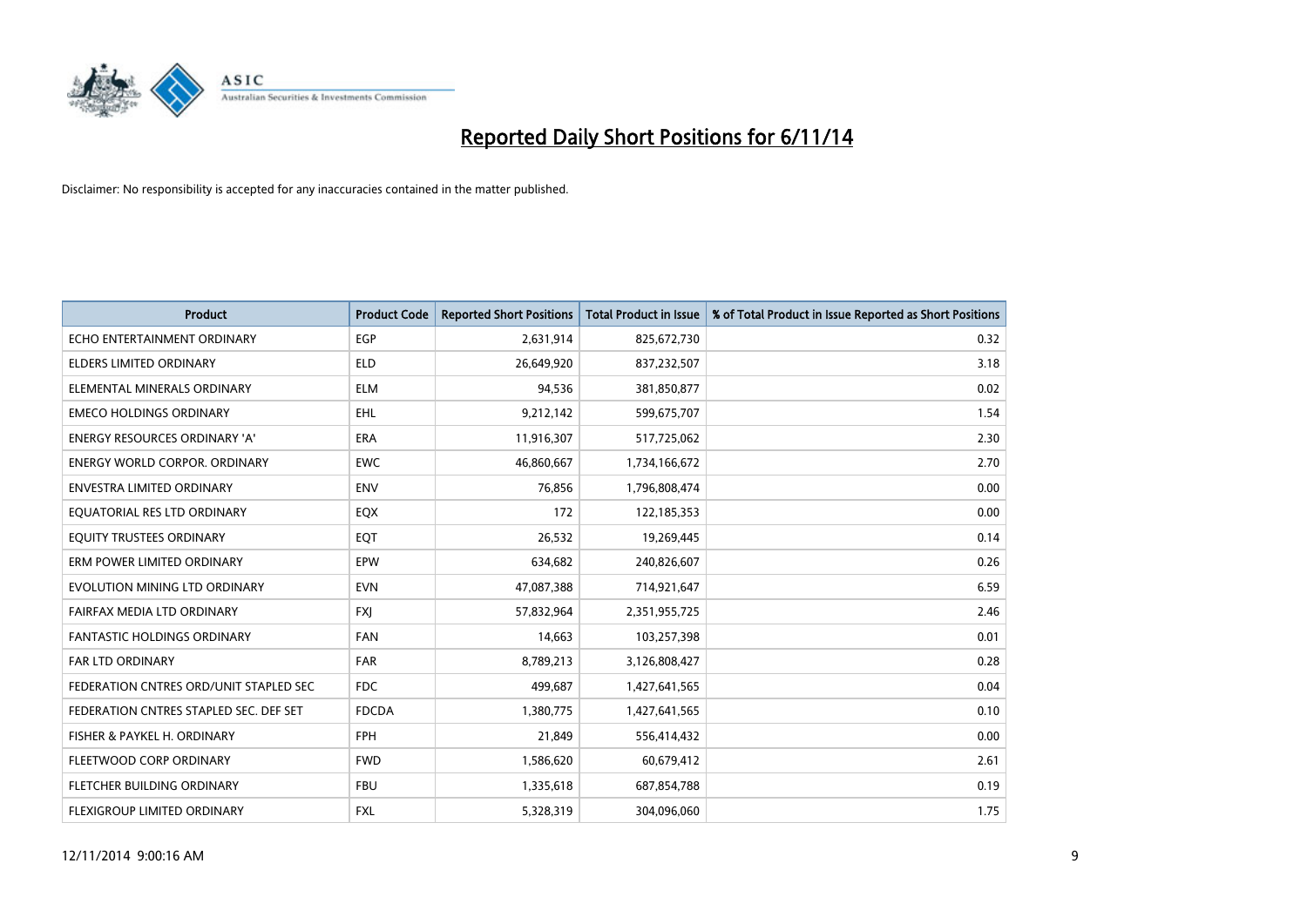

| <b>Product</b>                             | <b>Product Code</b> | <b>Reported Short Positions</b> | <b>Total Product in Issue</b> | % of Total Product in Issue Reported as Short Positions |
|--------------------------------------------|---------------------|---------------------------------|-------------------------------|---------------------------------------------------------|
| FLIGHT CENTRE TRAVEL ORDINARY              | <b>FLT</b>          | 6,257,460                       | 100,712,408                   | 6.21                                                    |
| FLINDERS MINES LTD ORDINARY                | <b>FMS</b>          | 420,990                         | 2,400,995,602                 | 0.02                                                    |
| <b>FOCUS MINERALS LTD ORDINARY</b>         | <b>FML</b>          | 9,504,734                       | 9,137,375,877                 | 0.10                                                    |
| <b>FOLKESTONE EDU TRUST UNITS</b>          | <b>FET</b>          | 1,269,493                       | 205,992,922                   | 0.62                                                    |
| FONTERRA SHARE FUND ORDINARY UNITS         | <b>FSF</b>          | 100,083                         | 120,626,791                   | 0.08                                                    |
| FORTESCUE METALS GRP ORDINARY              | <b>FMG</b>          | 287,797,051                     | 3,113,798,151                 | 9.24                                                    |
| FREEDOM FOOD LTD ORDINARY                  | <b>FNP</b>          | 65,359                          | 152,689,663                   | 0.04                                                    |
| <b>FUNTASTIC LIMITED ORDINARY</b>          | <b>FUN</b>          | 370,000                         | 669,869,723                   | 0.06                                                    |
| <b>G.U.D. HOLDINGS ORDINARY</b>            | GUD                 | 2,664,085                       | 70,939,492                    | 3.76                                                    |
| <b>G8 EDUCATION LIMITED ORDINARY</b>       | <b>GEM</b>          | 10,994,582                      | 353,691,630                   | 3.11                                                    |
| <b>GALAXY RESOURCES ORDINARY</b>           | GXY                 | 1,436,403                       | 1,064,496,654                 | 0.13                                                    |
| <b>GBST HOLDINGS., ORDINARY</b>            | GBT                 | 12,370                          | 66,561,725                    | 0.02                                                    |
| <b>GDI PROPERTY GRP STAPLED SECURITIES</b> | GDI                 | 455,030                         | 567,575,025                   | 0.08                                                    |
| <b>GENTRACK GROUP LTD ORDINARY</b>         | <b>GTK</b>          | 2,896                           | 72,699,510                    | 0.00                                                    |
| <b>GENWORTH MORTGAGE ORDINARY</b>          | <b>GMA</b>          | 3,866,982                       | 650,000,000                   | 0.59                                                    |
| <b>GEODYNAMICS LIMITED ORDINARY</b>        | GDY                 | 819                             | 435,880,130                   | 0.00                                                    |
| <b>GINDALBIE METALS LTD ORDINARY</b>       | GBG                 | 34,496,417                      | 1,495,306,811                 | 2.31                                                    |
| <b>GOLD ROAD RES LTD ORDINARY</b>          | GOR                 | 1,131,344                       | 592,811,895                   | 0.19                                                    |
| <b>GOODMAN FIELDER, ORDINARY</b>           | GFF                 | 5,683,077                       | 1,955,559,207                 | 0.29                                                    |
| <b>GOODMAN GROUP STAPLED</b>               | <b>GMG</b>          | 9,156,055                       | 1,745,460,061                 | 0.52                                                    |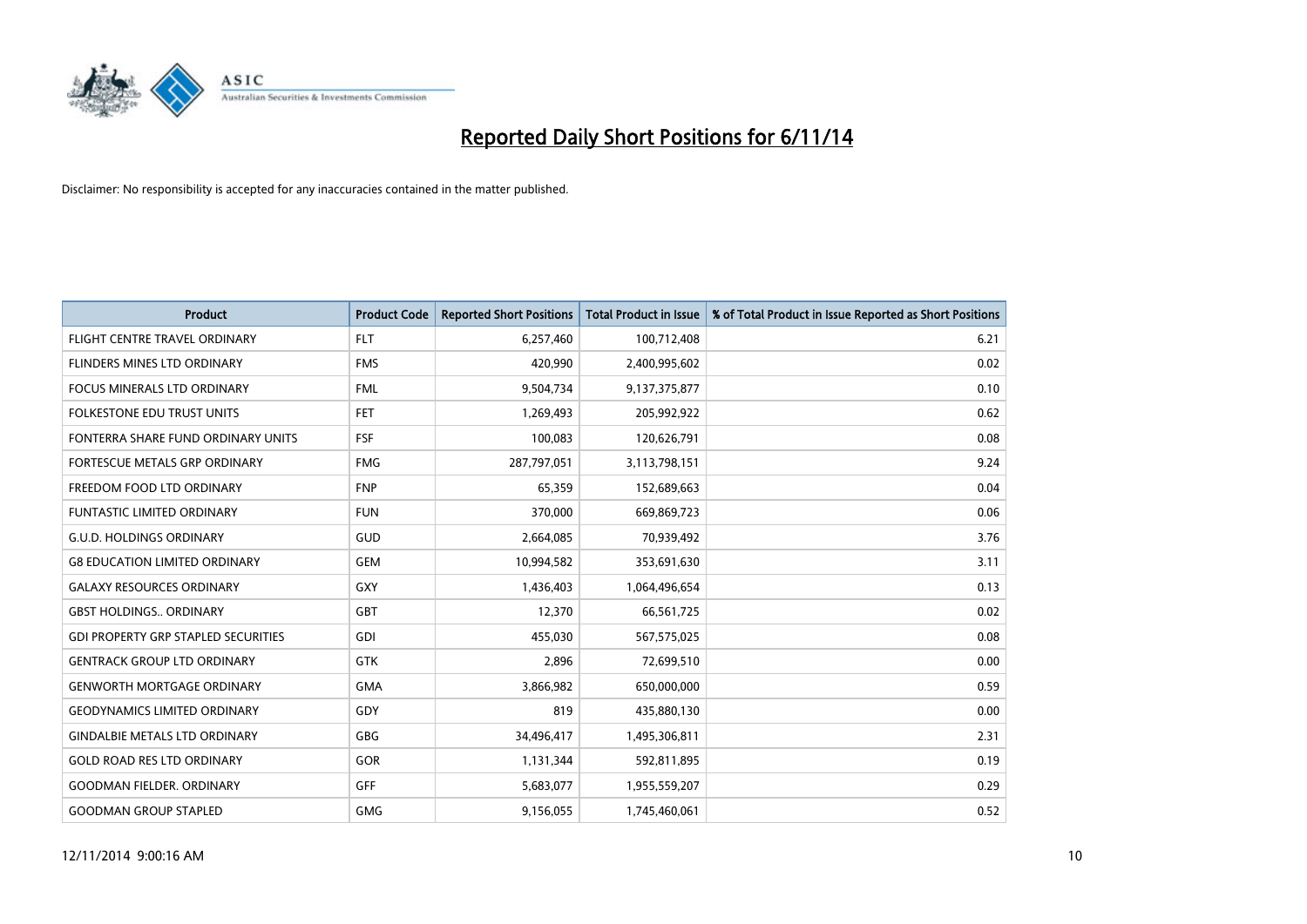

| <b>Product</b>                                   | <b>Product Code</b> | <b>Reported Short Positions</b> | <b>Total Product in Issue</b> | % of Total Product in Issue Reported as Short Positions |
|--------------------------------------------------|---------------------|---------------------------------|-------------------------------|---------------------------------------------------------|
| <b>GPT GROUP STAPLED SEC.</b>                    | GPT                 | 5,766,957                       | 1,685,460,955                 | 0.34                                                    |
| <b>GRAINCORP LIMITED A CLASS ORDINARY</b>        | <b>GNC</b>          | 9,866,661                       | 228,855,628                   | 4.31                                                    |
| <b>GRANGE RESOURCES, ORDINARY</b>                | <b>GRR</b>          | 8,445,170                       | 1,157,097,869                 | 0.73                                                    |
| <b>GREENCROSS LIMITED ORDINARY</b>               | GXL                 | 2,242,868                       | 111,447,503                   | 2.01                                                    |
| <b>GREENLAND MIN EN LTD ORDINARY</b>             | GGG                 | 559,276                         | 669,389,552                   | 0.08                                                    |
| <b>GREENLAND MIN EN LTD RIGHTS 26-JUN-14</b>     | GGGR                | 3,842                           | 88,685,050                    | 0.00                                                    |
| <b>GROWTHPOINT PROPERTY ORD/UNIT STAPLED SEC</b> | GOZ                 | 1,693,052                       | 554,562,240                   | 0.31                                                    |
| <b>GRYPHON MINERALS LTD ORDINARY</b>             | GRY                 | 2,464,218                       | 401,115,935                   | 0.61                                                    |
| <b>GUILDFORD COAL LTD ORDINARY</b>               | <b>GUF</b>          | 552,501                         | 845,205,594                   | 0.07                                                    |
| <b>GWA GROUP LTD ORDINARY</b>                    | <b>GWA</b>          | 13,787,887                      | 306,533,770                   | 4.50                                                    |
| HANSEN TECHNOLOGIES ORDINARY                     | <b>HSN</b>          | 17,264                          | 163,214,381                   | 0.01                                                    |
| HARVEY NORMAN ORDINARY                           | <b>HVN</b>          | 46,777,408                      | 1,062,316,784                 | 4.40                                                    |
| HEALTHSCOPE LIMITED. ORDINARY                    | <b>HSO</b>          | 2,459,094                       | 1,732,094,838                 | 0.14                                                    |
| <b>HENDERSON GROUP CDI 1:1</b>                   | <b>HGG</b>          | 6,827,636                       | 773,175,573                   | 0.88                                                    |
| HFA HOLDINGS LIMITED ORDINARY                    | <b>HFA</b>          | 3,809                           | 162,147,897                   | 0.00                                                    |
| <b>HIGHLANDS PACIFIC ORDINARY</b>                | HIG                 | 3,153                           | 918,694,336                   | 0.00                                                    |
| HILLGROVE RES LTD ORDINARY                       | <b>HGO</b>          | 96,258                          | 147,711,123                   | 0.07                                                    |
| <b>HILLS LTD ORDINARY</b>                        | <b>HIL</b>          | 1,119,633                       | 231,985,526                   | 0.48                                                    |
| HORIZON OIL LIMITED ORDINARY                     | <b>HZN</b>          | 32,185,539                      | 1,301,981,265                 | 2.47                                                    |
| HOT CHILI LTD ORDINARY                           | <b>HCH</b>          | 10,000                          | 347,732,196                   | 0.00                                                    |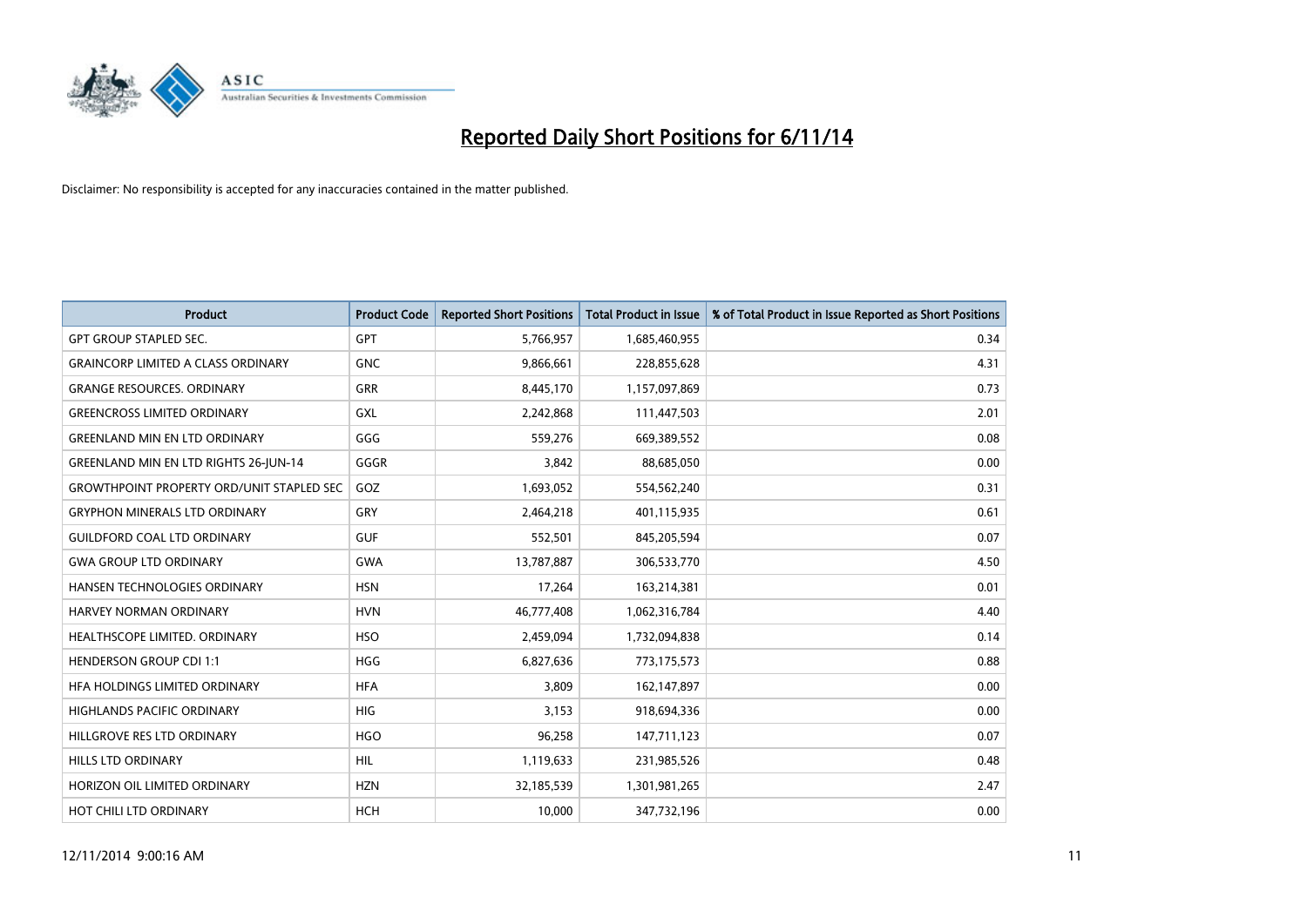

| <b>Product</b>                                | <b>Product Code</b> | <b>Reported Short Positions</b> | <b>Total Product in Issue</b> | % of Total Product in Issue Reported as Short Positions |
|-----------------------------------------------|---------------------|---------------------------------|-------------------------------|---------------------------------------------------------|
| <b>HOTEL PROPERTY STAPLED</b>                 | <b>HPI</b>          | 17,787                          | 143,883,216                   | 0.01                                                    |
| HUON AQUACULTURE GRP ORDINARY                 | <b>HUO</b>          | 825,261                         | 87,337,207                    | 0.94                                                    |
| <b>ICAR ASIA LTD ORDINARY</b>                 | ICQ                 | 713,802                         | 193,188,846                   | 0.37                                                    |
| ICON ENERGY LIMITED ORDINARY                  | <b>ICN</b>          | 100,000                         | 615,774,351                   | 0.02                                                    |
| <b>IINET LIMITED ORDINARY</b>                 | <b>IIN</b>          | 7,741,353                       | 162, 163, 526                 | 4.77                                                    |
| <b>ILUKA RESOURCES ORDINARY</b>               | <b>ILU</b>          | 33,821,180                      | 418,700,517                   | 8.08                                                    |
| <b>IMDEX LIMITED ORDINARY</b>                 | <b>IMD</b>          | 2,647,501                       | 216,203,136                   | 1.22                                                    |
| IMX RESOURCES LTD ORDINARY                    | <b>IXR</b>          | 1                               | 507,497,146                   | 0.00                                                    |
| <b>INCITEC PIVOT ORDINARY</b>                 | IPL                 | 41,435,647                      | 1,654,998,197                 | 2.50                                                    |
| <b>INDEPENDENCE GROUP ORDINARY</b>            | <b>IGO</b>          | 833,691                         | 234,256,573                   | 0.36                                                    |
| INDOPHIL RESOURCES ORDINARY                   | <b>IRN</b>          | 5,055,577                       | 1,203,146,194                 | 0.42                                                    |
| <b>INDUSTRIA REIT STAPLED</b>                 | <b>IDR</b>          | 300,870                         | 125,000,001                   | 0.24                                                    |
| <b>INFIGEN ENERGY STAPLED SECURITIES</b>      | <b>IFN</b>          | 2,686,828                       | 767,887,581                   | 0.35                                                    |
| <b>INFOMEDIA LTD ORDINARY</b>                 | <b>IFM</b>          | 1,315,105                       | 306,954,355                   | 0.43                                                    |
| INGENIA GROUP STAPLED SECURITIES              | <b>INA</b>          | 9,062,869                       | 878,851,911                   | 1.03                                                    |
| INSURANCE AUSTRALIA ORDINARY                  | IAG                 | 19,940,319                      | 2,341,618,048                 | 0.85                                                    |
| <b>INTREPID MINES ORDINARY</b>                | <b>IAU</b>          | 4,184,956                       | 557,654,880                   | 0.75                                                    |
| <b>INVESTA OFFICE FUND STAPLED SECURITIES</b> | <b>IOF</b>          | 973,768                         | 614,047,458                   | 0.16                                                    |
| <b>INVOCARE LIMITED ORDINARY</b>              | IVC                 | 4,968,315                       | 110,030,298                   | 4.52                                                    |
| <b>IOOF HOLDINGS LTD ORDINARY</b>             | <b>IFL</b>          | 13,476,907                      | 300,133,752                   | 4.49                                                    |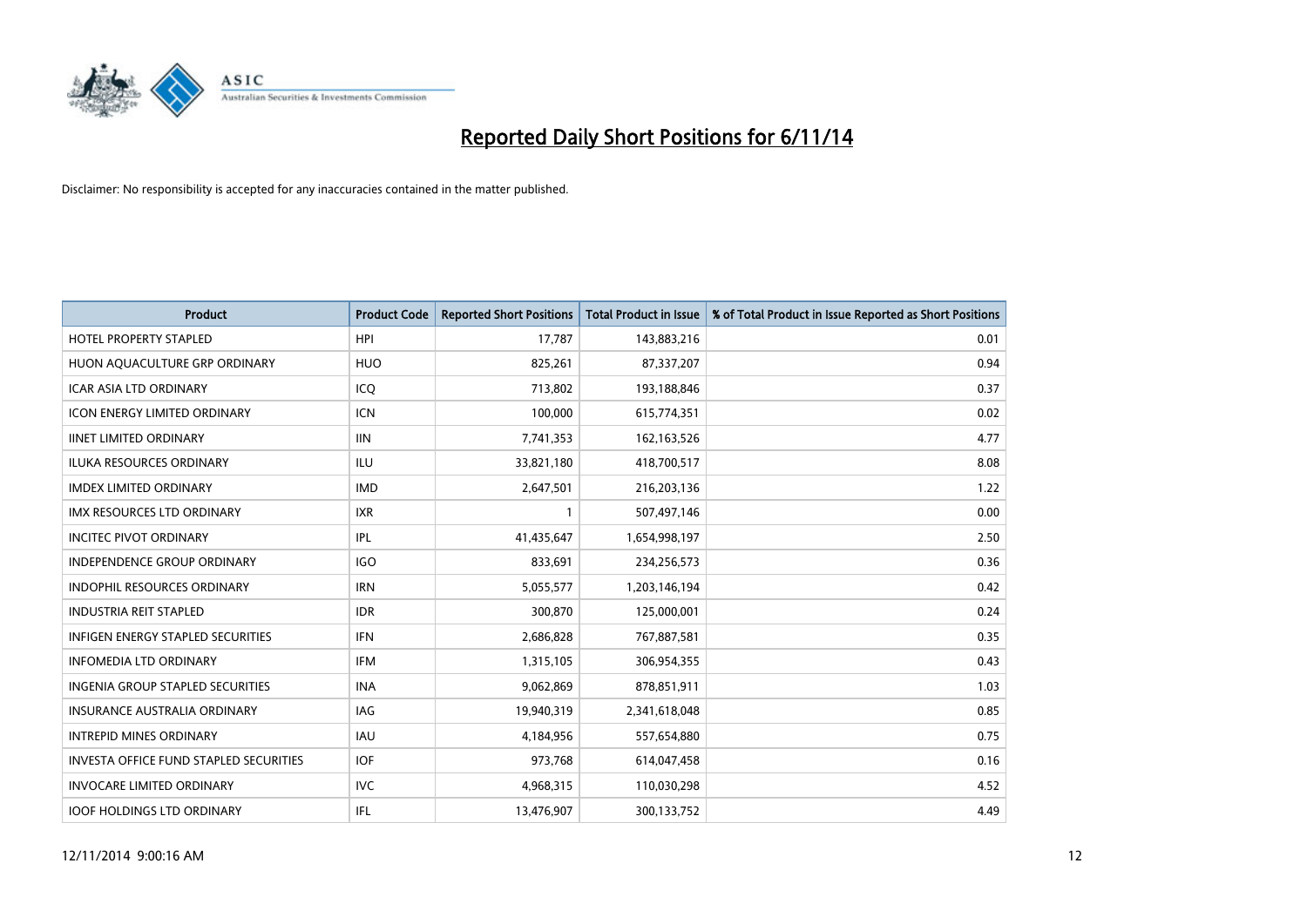

| <b>Product</b>                           | <b>Product Code</b> | <b>Reported Short Positions</b> | <b>Total Product in Issue</b> | % of Total Product in Issue Reported as Short Positions |
|------------------------------------------|---------------------|---------------------------------|-------------------------------|---------------------------------------------------------|
| <b>IPROPERTY GROUP LTD ORDINARY</b>      | <b>IPP</b>          | 1,328,685                       | 181,703,204                   | 0.73                                                    |
| <b>IRESS LIMITED ORDINARY</b>            | <b>IRE</b>          | 5,453,127                       | 159,097,319                   | 3.43                                                    |
| <b>ISELECT LTD ORDINARY</b>              | <b>ISU</b>          | 899,630                         | 261,489,894                   | 0.34                                                    |
| <b>ISENTIA GROUP LTD ORDINARY</b>        | <b>ISD</b>          | 292,519                         | 200,000,001                   | 0.15                                                    |
| <b>ISENTRIC LTD. ORDINARY</b>            | ICU                 | 134,432                         | 76,746,962                    | 0.18                                                    |
| JAMES HARDIE INDUST CHESS DEPOSITARY INT | <b>IHX</b>          | 6,878,302                       | 444,933,946                   | 1.55                                                    |
| JAPARA HEALTHCARE LT ORDINARY            | <b>IHC</b>          | 6,707,804                       | 263,046,592                   | 2.55                                                    |
| <b>JB HI-FI LIMITED ORDINARY</b>         | <b>JBH</b>          | 12,348,221                      | 98,947,309                    | 12.48                                                   |
| <b>KAGARA LTD ORDINARY</b>               | KZL                 | 34,720                          | 798,953,117                   | 0.00                                                    |
| KAROON GAS AUSTRALIA ORDINARY            | <b>KAR</b>          | 17,449,333                      | 250,085,718                   | 6.98                                                    |
| KATHMANDU HOLD LTD ORDINARY              | <b>KMD</b>          | 5,701,595                       | 201,318,944                   | 2.83                                                    |
| <b>KBL MINING LIMITED ORDINARY</b>       | <b>KBL</b>          | 1,820                           | 393,535,629                   | 0.00                                                    |
| KINGSGATE CONSOLID. ORDINARY             | <b>KCN</b>          | 23,017,935                      | 223,584,937                   | 10.29                                                   |
| KINGSROSE MINING LTD ORDINARY            | <b>KRM</b>          | 426,348                         | 358,611,493                   | 0.12                                                    |
| <b>KOGI IRON LTD ORDINARY</b>            | <b>KFE</b>          | 2,361,553                       | 376,669,836                   | 0.63                                                    |
| LANTERN HOTEL GRP UNITS/ORD STAPLED      | <b>LTN</b>          | 190                             | 883,202,130                   | 0.00                                                    |
| LEIGHTON HOLDINGS ORDINARY               | LEI                 | 5,739,712                       | 338,503,563                   | 1.70                                                    |
| LEND LEASE GROUP UNIT/ORD STAPLED        | <b>LLC</b>          | 2,431,962                       | 579,596,726                   | 0.42                                                    |
| LIQUEFIED NATURAL ORDINARY               | LNG                 | 7,849,743                       | 461,423,201                   | 1.70                                                    |
| LONESTAR RESO LTD ORDINARY               | LNR                 | 471,314                         | 752,187,211                   | 0.06                                                    |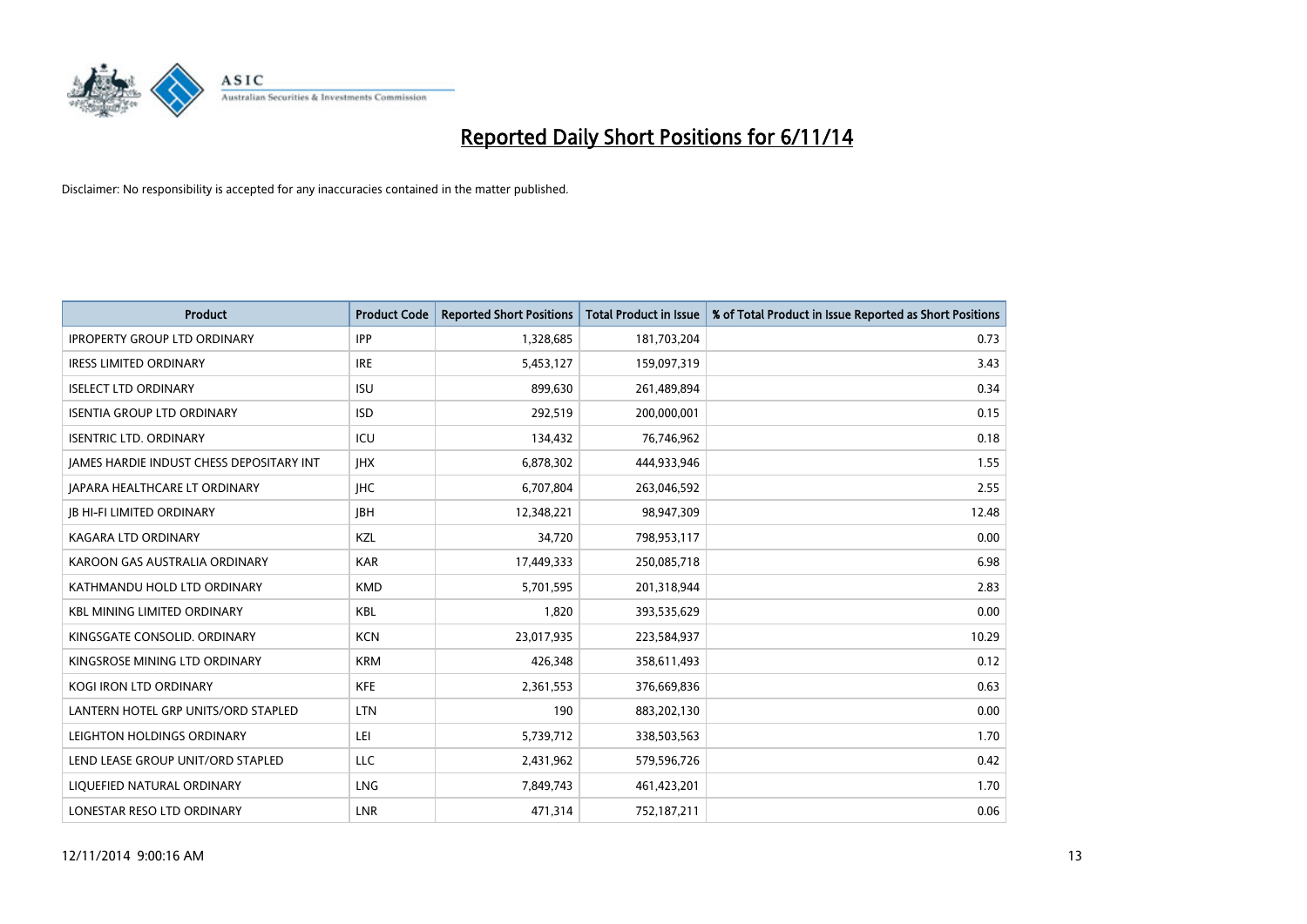

| <b>Product</b>                        | <b>Product Code</b> | <b>Reported Short Positions</b> | <b>Total Product in Issue</b> | % of Total Product in Issue Reported as Short Positions |
|---------------------------------------|---------------------|---------------------------------|-------------------------------|---------------------------------------------------------|
| LUCAPA DIAMOND LTD ORDINARY           | <b>LOM</b>          | 32,428                          | 181,851,630                   | 0.02                                                    |
| LYNAS CORPORATION ORDINARY            | <b>LYC</b>          | 86,583,031                      | 3,370,878,205                 | 2.57                                                    |
| <b>M2 GRP LTD ORDINARY</b>            | <b>MTU</b>          | 4,335,314                       | 180,974,848                   | 2.40                                                    |
| MACA LIMITED ORDINARY                 | <b>MLD</b>          | 246,480                         | 232,676,373                   | 0.11                                                    |
| <b>MACMAHON HOLDINGS ORDINARY</b>     | <b>MAH</b>          | 380,895                         | 1,261,699,966                 | 0.03                                                    |
| MACO ATLAS ROADS GRP ORDINARY STAPLED | <b>MOA</b>          | 7,143,266                       | 511,538,852                   | 1.40                                                    |
| MACQUARIE GROUP LTD ORDINARY          | <b>MOG</b>          | 1,659,703                       | 321,202,994                   | 0.52                                                    |
| MAGELLAN FIN GRP LTD ORDINARY         | <b>MFG</b>          | 3,904,984                       | 159,575,536                   | 2.45                                                    |
| <b>MANTRA GROUP LTD ORDINARY</b>      | <b>MTR</b>          | 4,023,279                       | 249,471,229                   | 1.61                                                    |
| <b>MATRIX C &amp; E LTD ORDINARY</b>  | <b>MCE</b>          | 2,599,182                       | 94,555,428                    | 2.75                                                    |
| MAVERICK DRILLING ORDINARY            | <b>MAD</b>          | 3,079,615                       | 544,321,602                   | 0.57                                                    |
| <b>MAXITRANS INDUSTRIES ORDINARY</b>  | <b>MXI</b>          | 13,125                          | 185,075,653                   | 0.01                                                    |
| MAYNE PHARMA LTD ORDINARY             | <b>MYX</b>          | 10,712,064                      | 587,948,337                   | 1.82                                                    |
| MCMILLAN SHAKESPEARE ORDINARY         | <b>MMS</b>          | 1,181,171                       | 77,525,801                    | 1.52                                                    |
| <b>MCPHERSON'S LTD ORDINARY</b>       | <b>MCP</b>          | 10,011                          | 95,434,645                    | 0.01                                                    |
| MEDUSA MINING LTD ORDINARY            | <b>MML</b>          | 16,318,804                      | 207,794,301                   | 7.85                                                    |
| MERIDIAN ENERGY INSTALMENT RECEIPTS   | <b>MEZCA</b>        | 200,000                         | 1,255,413,626                 | 0.02                                                    |
| <b>MERMAID MARINE ORDINARY</b>        | <b>MRM</b>          | 19,768,392                      | 368,666,221                   | 5.36                                                    |
| MESOBLAST LIMITED ORDINARY            | <b>MSB</b>          | 23,754,160                      | 321,696,029                   | 7.38                                                    |
| METALS X LIMITED ORDINARY             | <b>MLX</b>          | 3,045,940                       | 1,655,826,110                 | 0.18                                                    |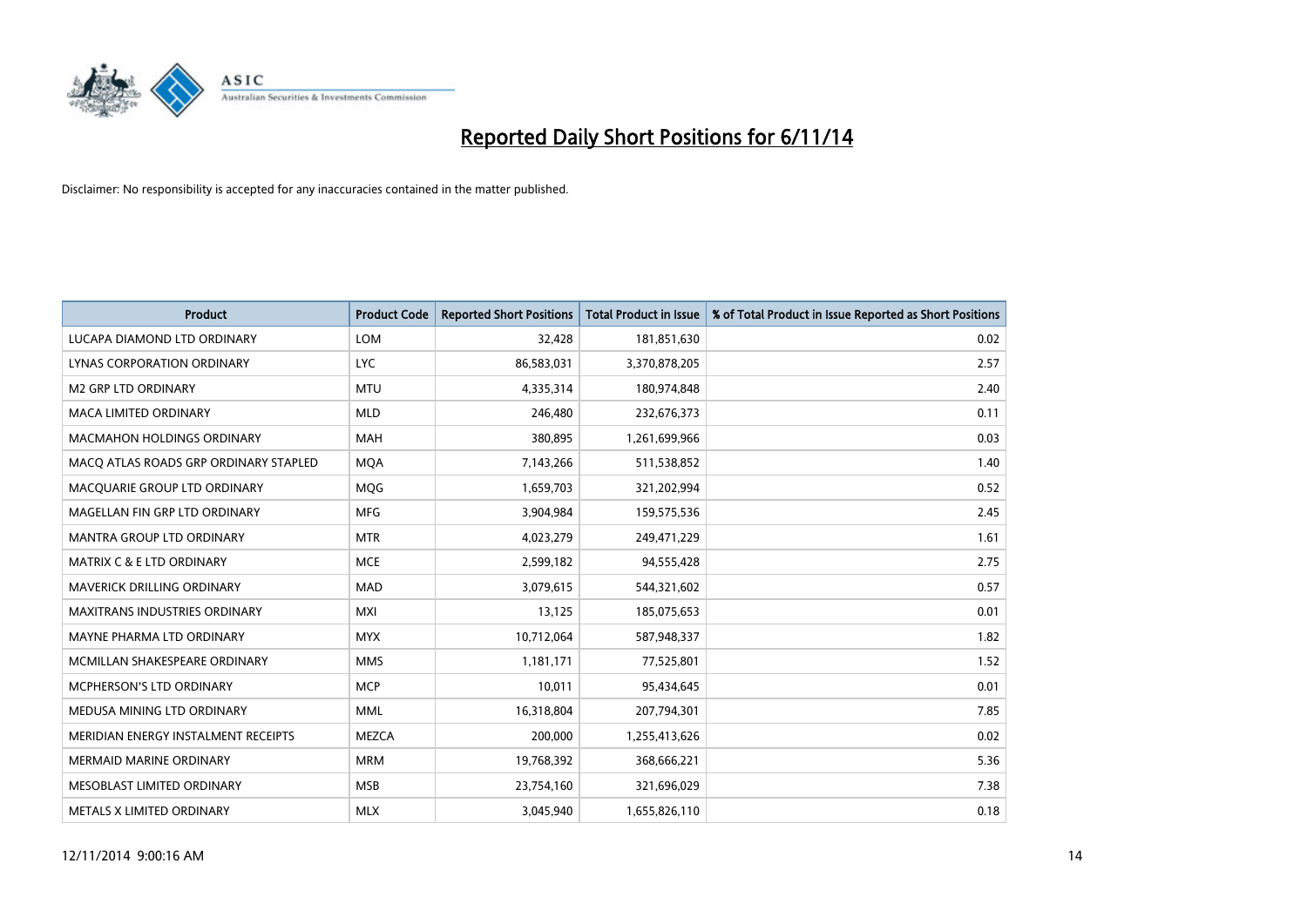

| <b>Product</b>                     | <b>Product Code</b> | <b>Reported Short Positions</b> | <b>Total Product in Issue</b> | % of Total Product in Issue Reported as Short Positions |
|------------------------------------|---------------------|---------------------------------|-------------------------------|---------------------------------------------------------|
| METCASH LIMITED ORDINARY           | <b>MTS</b>          | 124,697,842                     | 903,309,574                   | 13.80                                                   |
| METMINCO LIMITED ORDINARY          | <b>MNC</b>          | 32,000                          | 1,796,381,542                 | 0.00                                                    |
| <b>MIGHTY RIVER POWER ORDINARY</b> | <b>MYT</b>          | 3,285,133                       | 1,400,012,517                 | 0.23                                                    |
| MINCOR RESOURCES NL ORDINARY       | <b>MCR</b>          | 29,342                          | 188,208,274                   | 0.02                                                    |
| MINERAL DEPOSITS ORDINARY          | <b>MDL</b>          | 1,104,763                       | 103,676,341                   | 1.07                                                    |
| MINERAL RESOURCES, ORDINARY        | <b>MIN</b>          | 18,595,298                      | 187,270,274                   | 9.93                                                    |
| MINT WIRELESS ORDINARY             | <b>MNW</b>          | 2,471                           | 470,372,395                   | 0.00                                                    |
| MIRABELA NICKEL LTD ORDINARY       | <b>MBN</b>          | 199,842                         | 929,710,216                   | 0.02                                                    |
| MIRRABOOKA INVEST, ORDINARY        | <b>MIR</b>          | 615                             | 141,049,941                   | 0.00                                                    |
| MIRVAC GROUP STAPLED SECURITIES    | <b>MGR</b>          | 4,218,248                       | 3,697,197,370                 | 0.11                                                    |
| MOBILE EMBRACE LTD ORDINARY        | <b>MBE</b>          | 28,000                          | 376,510,098                   | 0.01                                                    |
| MOLOPO ENERGY LTD ORDINARY         | <b>MPO</b>          | 31,118                          | 248,705,730                   | 0.01                                                    |
| <b>MONADELPHOUS GROUP ORDINARY</b> | <b>MND</b>          | 7,337,782                       | 92,998,380                    | 7.89                                                    |
| MONASH IVF GROUP LTD ORDINARY      | MVF                 | 530,790                         | 231,081,089                   | 0.23                                                    |
| MORTGAGE CHOICE LTD ORDINARY       | MOC                 | 2,086                           | 123,879,296                   | 0.00                                                    |
| <b>MOUNT GIBSON IRON ORDINARY</b>  | <b>MGX</b>          | 38,373,829                      | 1,090,805,085                 | 3.52                                                    |
| MULTIPLEX SITES SITES              | <b>MXUPA</b>        | 2,479                           | 4,500,000                     | 0.06                                                    |
| <b>MYER HOLDINGS LTD ORDINARY</b>  | <b>MYR</b>          | 102,869,745                     | 585,689,551                   | 17.56                                                   |
| NANOSONICS LIMITED ORDINARY        | <b>NAN</b>          | 2,079,660                       | 264,332,826                   | 0.79                                                    |
| NATIONAL AUST. BANK ORDINARY       | <b>NAB</b>          | 24,851,630                      | 2,365,790,790                 | 1.05                                                    |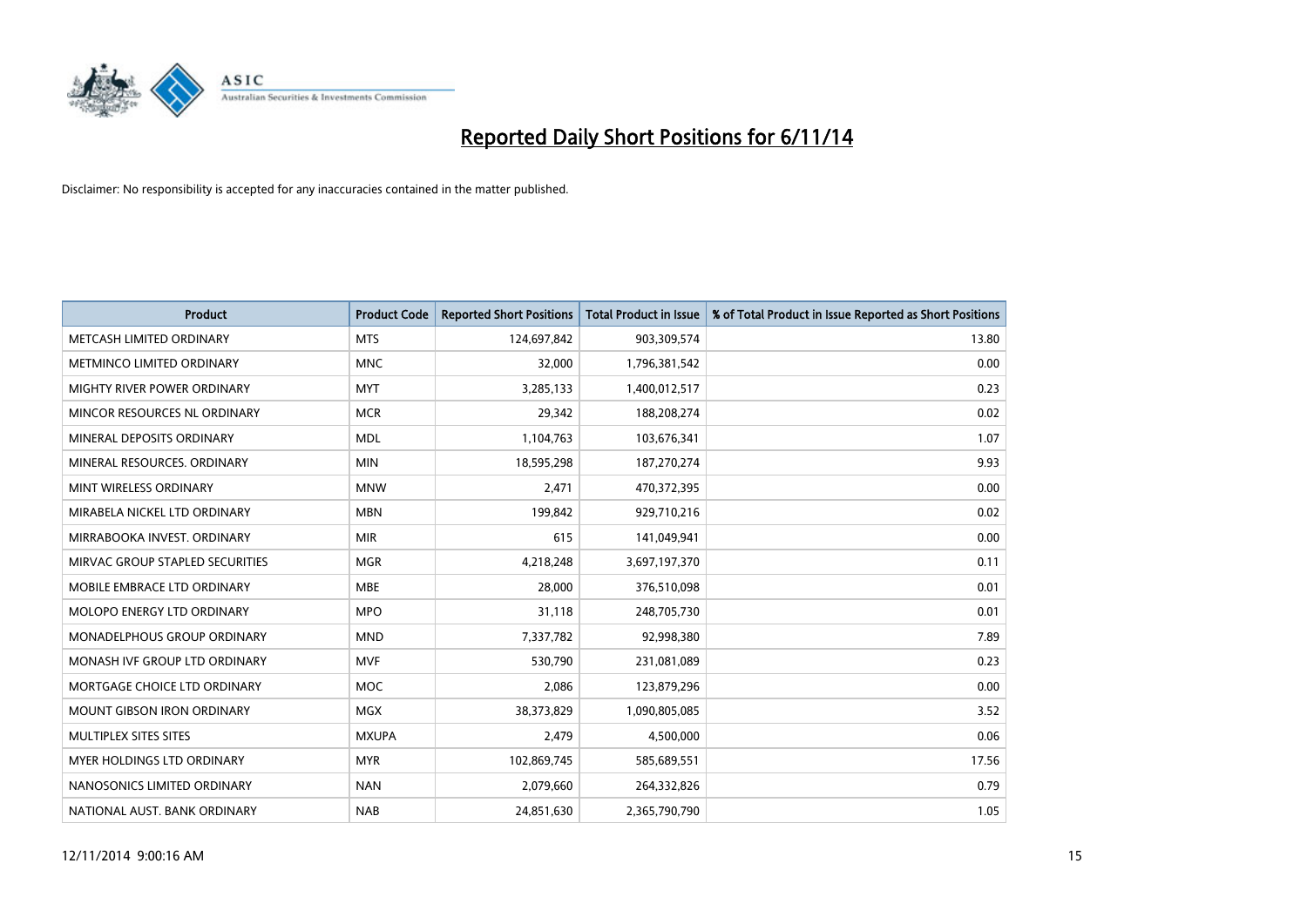

| <b>Product</b>                         | <b>Product Code</b> | <b>Reported Short Positions</b> | <b>Total Product in Issue</b> | % of Total Product in Issue Reported as Short Positions |
|----------------------------------------|---------------------|---------------------------------|-------------------------------|---------------------------------------------------------|
| NATIONAL STORAGE STAPLED               | <b>NSR</b>          | 924,389                         | 290,831,660                   | 0.32                                                    |
| NAVITAS LIMITED ORDINARY               | <b>NVT</b>          | 3,380,329                       | 376,037,813                   | 0.90                                                    |
| NEARMAP LTD ORDINARY                   | <b>NEA</b>          | 1,382,539                       | 338,146,101                   | 0.41                                                    |
| NEON ENERGY LIMITED ORDINARY           | <b>NEN</b>          | 140,474                         | 553,037,848                   | 0.03                                                    |
| NEW HOPE CORPORATION ORDINARY          | <b>NHC</b>          | 1,349,252                       | 830,999,449                   | 0.16                                                    |
| NEWCREST MINING ORDINARY               | <b>NCM</b>          | 11,224,107                      | 766,510,971                   | 1.46                                                    |
| NEWS CORP A NON-VOTING CDI             | <b>NWSLV</b>        | 209,744                         | 2,692,304                     | 7.79                                                    |
| NEWS CORP B VOTING CDI                 | <b>NWS</b>          | 2,414,100                       | 23,433,427                    | 10.30                                                   |
| NEWSAT LIMITED ORDINARY                | <b>NWT</b>          | 6,777,586                       | 613,199,841                   | 1.11                                                    |
| NEXTDC LIMITED ORDINARY                | <b>NXT</b>          | 19,092,722                      | 193,154,486                   | 9.88                                                    |
| NEXUS ENERGY LIMITED ORDINARY          | <b>NXS</b>          | 83,983                          | 1,330,219,459                 | 0.01                                                    |
| NIB HOLDINGS LIMITED ORDINARY          | <b>NHF</b>          | 2,520,362                       | 439,004,182                   | 0.57                                                    |
| NINE ENTERTAINMENT ORDINARY            | <b>NEC</b>          | 10,279,459                      | 940,295,023                   | 1.09                                                    |
| NOBLE MINERAL RES ORDINARY             | <b>NMG</b>          | 2,365,726                       | 666,397,952                   | 0.36                                                    |
| NORTHERN IRON LTD ORDINARY             | <b>NFE</b>          | 11,392                          | 484,405,314                   | 0.00                                                    |
| NORTHERN STAR ORDINARY                 | <b>NST</b>          | 13,160,085                      | 592,256,718                   | 2.22                                                    |
| NOVION PROPERTY GRP STAPLED SECURITIES | <b>NVN</b>          | 12,852,310                      | 3,050,355,727                 | 0.42                                                    |
| NRW HOLDINGS LIMITED ORDINARY          | <b>NWH</b>          | 8,433,397                       | 278,888,011                   | 3.02                                                    |
| NUFARM LIMITED ORDINARY                | <b>NUF</b>          | 12,303,657                      | 264,367,746                   | 4.65                                                    |
| NUPLEX INDUSTRIES ORDINARY             | <b>NPX</b>          | 1,000                           | 198,125,827                   | 0.00                                                    |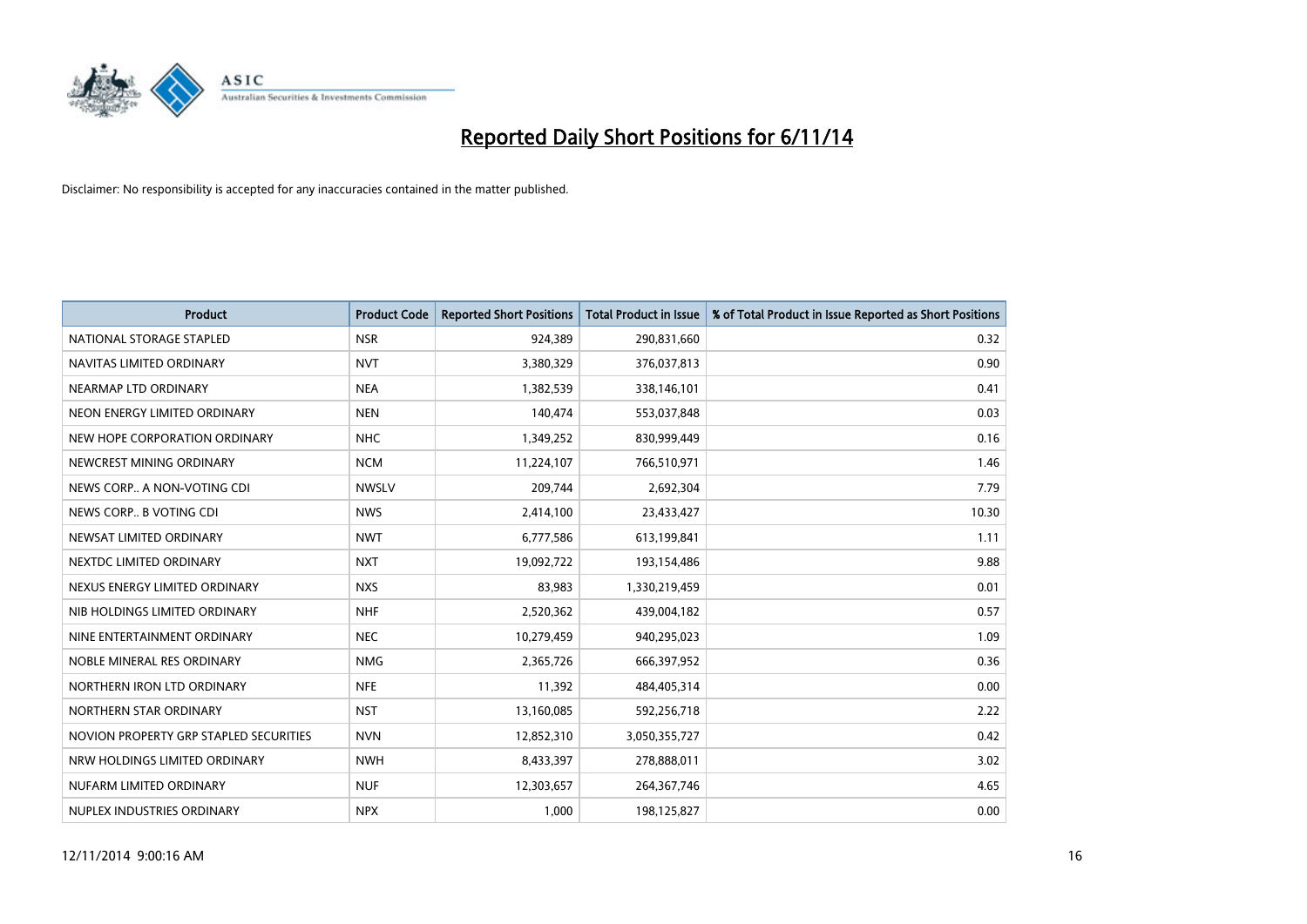

| <b>Product</b>                        | <b>Product Code</b> | <b>Reported Short Positions</b> | <b>Total Product in Issue</b> | % of Total Product in Issue Reported as Short Positions |
|---------------------------------------|---------------------|---------------------------------|-------------------------------|---------------------------------------------------------|
| OCEANAGOLD CORP. CHESS DEPOSITARY INT | <b>OGC</b>          | 1,979,876                       | 301,520,186                   | 0.66                                                    |
| OIL SEARCH LTD ORDINARY               | <b>OSH</b>          | 5,031,030                       | 1,522,692,587                 | 0.33                                                    |
| OM HOLDINGS LIMITED ORDINARY          | OMH                 | 58,082                          | 733,423,337                   | 0.01                                                    |
| ORBIS GOLD LTD ORDINARY               | <b>OBS</b>          | 10,000                          | 249,886,056                   | 0.00                                                    |
| ORICA LIMITED ORDINARY                | ORI                 | 18,564,317                      | 372,743,291                   | 4.98                                                    |
| ORIGIN ENERGY ORDINARY                | <b>ORG</b>          | 8,002,163                       | 1,106,302,799                 | 0.72                                                    |
| OROCOBRE LIMITED ORDINARY             | <b>ORE</b>          | 2,680,745                       | 132,041,911                   | 2.03                                                    |
| ORORA LIMITED ORDINARY                | <b>ORA</b>          | 7,837,536                       | 1,206,684,923                 | 0.65                                                    |
| OROTONGROUP LIMITED ORDINARY          | ORL                 | 249,953                         | 40,880,902                    | 0.61                                                    |
| <b>OZ MINERALS ORDINARY</b>           | <b>OZL</b>          | 16,313,413                      | 303,470,022                   | 5.38                                                    |
| OZFOREX GROUP LTD ORDINARY            | <b>OFX</b>          | 7,342,126                       | 240,000,000                   | 3.06                                                    |
| PACIFIC BRANDS ORDINARY               | <b>PBG</b>          | 68,450,914                      | 917,226,291                   | 7.46                                                    |
| PACT GROUP HLDGS LTD ORDINARY         | PGH                 | 3,020,446                       | 294,097,961                   | 1.03                                                    |
| PALADIN ENERGY LTD ORDINARY           | <b>PDN</b>          | 115,956,070                     | 964,894,574                   | 12.02                                                   |
| PANAUST LIMITED ORDINARY              | <b>PNA</b>          | 62,173                          | 636,599,496                   | 0.01                                                    |
| PANORAMIC RESOURCES ORDINARY          | PAN                 | 188,142                         | 322,275,824                   | 0.06                                                    |
| PANTERRA GOLD LTD ORDINARY            | PGI                 | $\mathbf{1}$                    | 822,241,166                   | 0.00                                                    |
| PAPERLINX LIMITED ORDINARY            | <b>PPX</b>          | 44,691                          | 665,181,261                   | 0.01                                                    |
| PAPILLON RES LTD ORDINARY             | <b>PIR</b>          | 112,616                         | 356,976,210                   | 0.03                                                    |
| PATTIES FOODS LTD ORDINARY            | PFL                 | 9,001                           | 139,144,338                   | 0.01                                                    |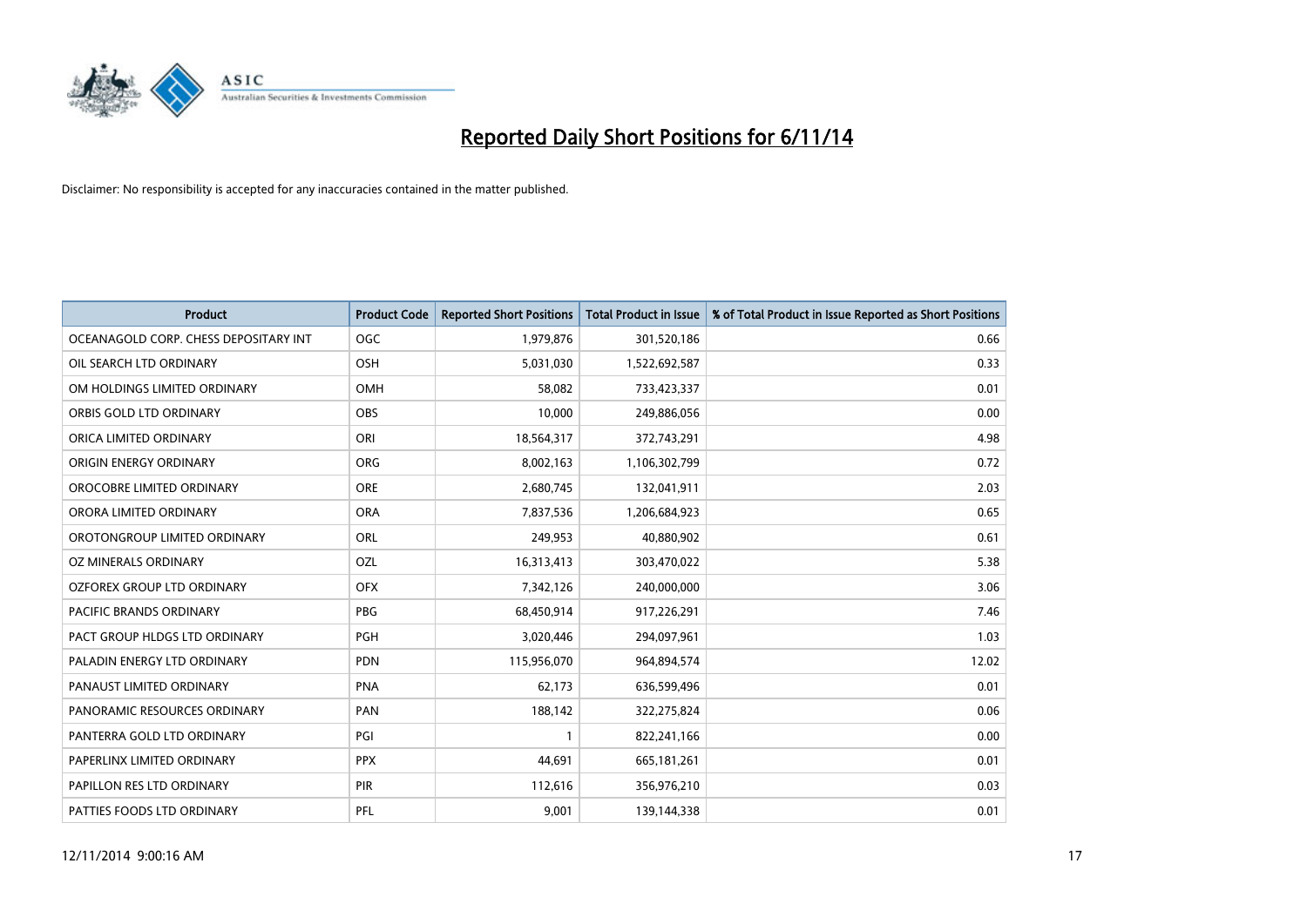

| <b>Product</b>                      | <b>Product Code</b> | <b>Reported Short Positions</b> | <b>Total Product in Issue</b> | % of Total Product in Issue Reported as Short Positions |
|-------------------------------------|---------------------|---------------------------------|-------------------------------|---------------------------------------------------------|
| PEET LIMITED ORDINARY               | <b>PPC</b>          | 52,774                          | 438,587,714                   | 0.01                                                    |
| PERPETUAL LIMITED ORDINARY          | <b>PPT</b>          | 1,186,583                       | 46,574,426                    | 2.55                                                    |
| PERSEUS MINING LTD ORDINARY         | <b>PRU</b>          | 22,609,999                      | 526,656,401                   | 4.29                                                    |
| PHARMAXIS LTD ORDINARY              | <b>PXS</b>          | 501,000                         | 309,637,849                   | 0.16                                                    |
| PHOSPHAGENICS LTD. ORDINARY         | <b>POH</b>          | 43,750                          | 1,261,965,957                 | 0.00                                                    |
| PLATINUM ASSET ORDINARY             | <b>PTM</b>          | 2,829,128                       | 580,841,982                   | 0.49                                                    |
| PLATINUM AUSTRALIA ORDINARY         | <b>PLA</b>          | 836,027                         | 504,968,043                   | 0.17                                                    |
| PMP LIMITED ORDINARY                | <b>PMP</b>          | 27,581                          | 323,781,124                   | 0.01                                                    |
| POSEIDON NICK LTD ORDINARY          | <b>POS</b>          | 1,203,936                       | 601,024,910                   | 0.20                                                    |
| PRANA BIOTECHNOLOGY ORDINARY        | PBT                 | 2,875,943                       | 488,936,960                   | 0.59                                                    |
| PREMIER INVESTMENTS ORDINARY        | <b>PMV</b>          | 246,841                         | 155,714,874                   | 0.16                                                    |
| PRIMA BIOMED LTD ORDINARY           | <b>PRR</b>          | 132,361                         | 1,258,301,929                 | 0.01                                                    |
| PRIMARY HEALTH CARE ORDINARY        | <b>PRY</b>          | 26,594,512                      | 512,130,550                   | 5.19                                                    |
| PRIME MEDIA GRP LTD ORDINARY        | PRT                 | 1,479,163                       | 366,330,303                   | 0.40                                                    |
| PROGRAMMED ORDINARY                 | <b>PRG</b>          | 145,485                         | 118,651,911                   | 0.12                                                    |
| PURA VIDA ENERGY NL ORDINARY        | <b>PVD</b>          | 26,837                          | 130,130,698                   | 0.02                                                    |
| <b>QANTAS AIRWAYS ORDINARY</b>      | QAN                 | 27,843,075                      | 2,196,330,250                 | 1.27                                                    |
| <b>OBE INSURANCE GROUP ORDINARY</b> | QBE                 | 22,121,542                      | 1,364,945,301                 | 1.62                                                    |
| <b>QUBE HOLDINGS LTD ORDINARY</b>   | <b>QUB</b>          | 4,596,239                       | 1,054,428,076                 | 0.44                                                    |
| QUICKSTEP HOLDINGS ORDINARY         | OHL                 | 20,000                          | 397,457,534                   | 0.01                                                    |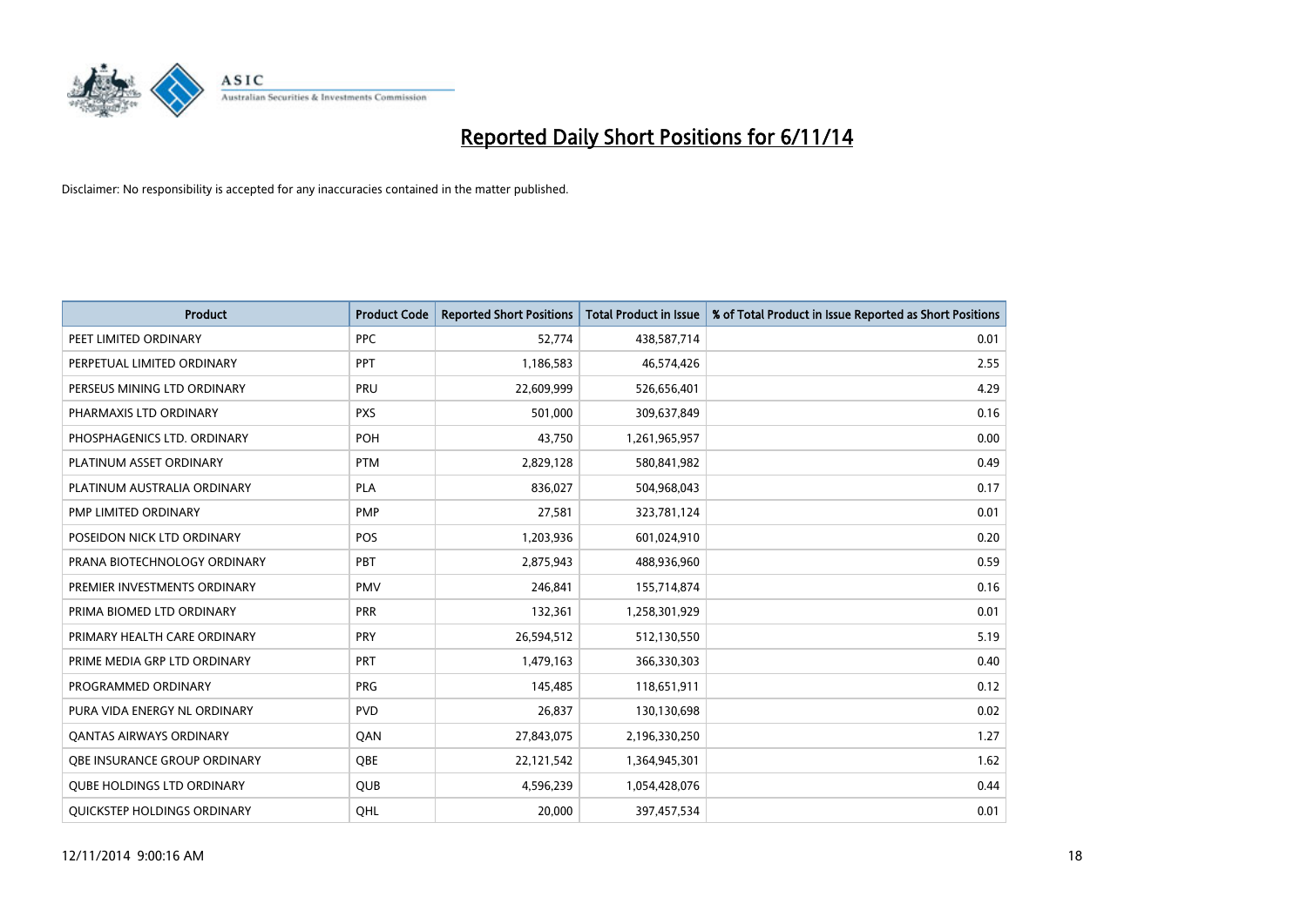

| <b>Product</b>                      | <b>Product Code</b> | <b>Reported Short Positions</b> | <b>Total Product in Issue</b> | % of Total Product in Issue Reported as Short Positions |
|-------------------------------------|---------------------|---------------------------------|-------------------------------|---------------------------------------------------------|
| RAMELIUS RESOURCES ORDINARY         | <b>RMS</b>          | 1,500                           | 468,795,168                   | 0.00                                                    |
| RAMSAY HEALTH CARE ORDINARY         | <b>RHC</b>          | 545,358                         | 202,081,252                   | 0.27                                                    |
| <b>RCG CORPORATION LTD ORDINARY</b> | <b>RCG</b>          | 285,854                         | 263,808,625                   | 0.11                                                    |
| <b>RCR TOMLINSON ORDINARY</b>       | <b>RCR</b>          | 332,134                         | 139,000,806                   | 0.24                                                    |
| <b>REA GROUP ORDINARY</b>           | <b>REA</b>          | 1,779,416                       | 131,714,699                   | 1.35                                                    |
| RECALL HOLDINGS LTD ORDINARY        | <b>REC</b>          | 6,937,026                       | 313,149,677                   | 2.22                                                    |
| <b>RECKON LIMITED ORDINARY</b>      | <b>RKN</b>          | 1,377,196                       | 112,084,762                   | 1.23                                                    |
| RED 5 LIMITED ORDINARY              | <b>RED</b>          | 174,740                         | 759,451,008                   | 0.02                                                    |
| <b>RED FORK ENERGY ORDINARY</b>     | <b>RFE</b>          | 333,124                         | 501,051,719                   | 0.07                                                    |
| REDBANK ENERGY LTD ORDINARY         | AEJ                 | 13                              | 786,287                       | 0.00                                                    |
| REED RESOURCES LTD ORDINARY         | <b>RDR</b>          | 2,000                           | 499,453,895                   | 0.00                                                    |
| REGIS HEALTHCARE LTD ORDINARY       | <b>REG</b>          | 333,194                         | 300,345,797                   | 0.11                                                    |
| REGIS RESOURCES ORDINARY            | <b>RRL</b>          | 50,792,854                      | 499,781,595                   | 10.16                                                   |
| RESMED INC CDI 10:1                 | <b>RMD</b>          | 36,146,807                      | 1,397,522,030                 | 2.59                                                    |
| <b>RESOLUTE MINING ORDINARY</b>     | <b>RSG</b>          | 10,594,860                      | 641,189,223                   | 1.65                                                    |
| RESOURCE GENERATION ORDINARY        | <b>RES</b>          | 1,220                           | 581,380,338                   | 0.00                                                    |
| RETAIL FOOD GROUP ORDINARY          | <b>RFG</b>          | 6,063,181                       | 154,379,893                   | 3.93                                                    |
| REX MINERALS LIMITED ORDINARY       | <b>RXM</b>          | 1,137,715                       | 220,519,784                   | 0.52                                                    |
| RIO TINTO LIMITED ORDINARY          | <b>RIO</b>          | 6,343,441                       | 435,758,720                   | 1.46                                                    |
| ROC OIL COMPANY ORDINARY            | <b>ROC</b>          | 1,455,755                       | 687,618,400                   | 0.21                                                    |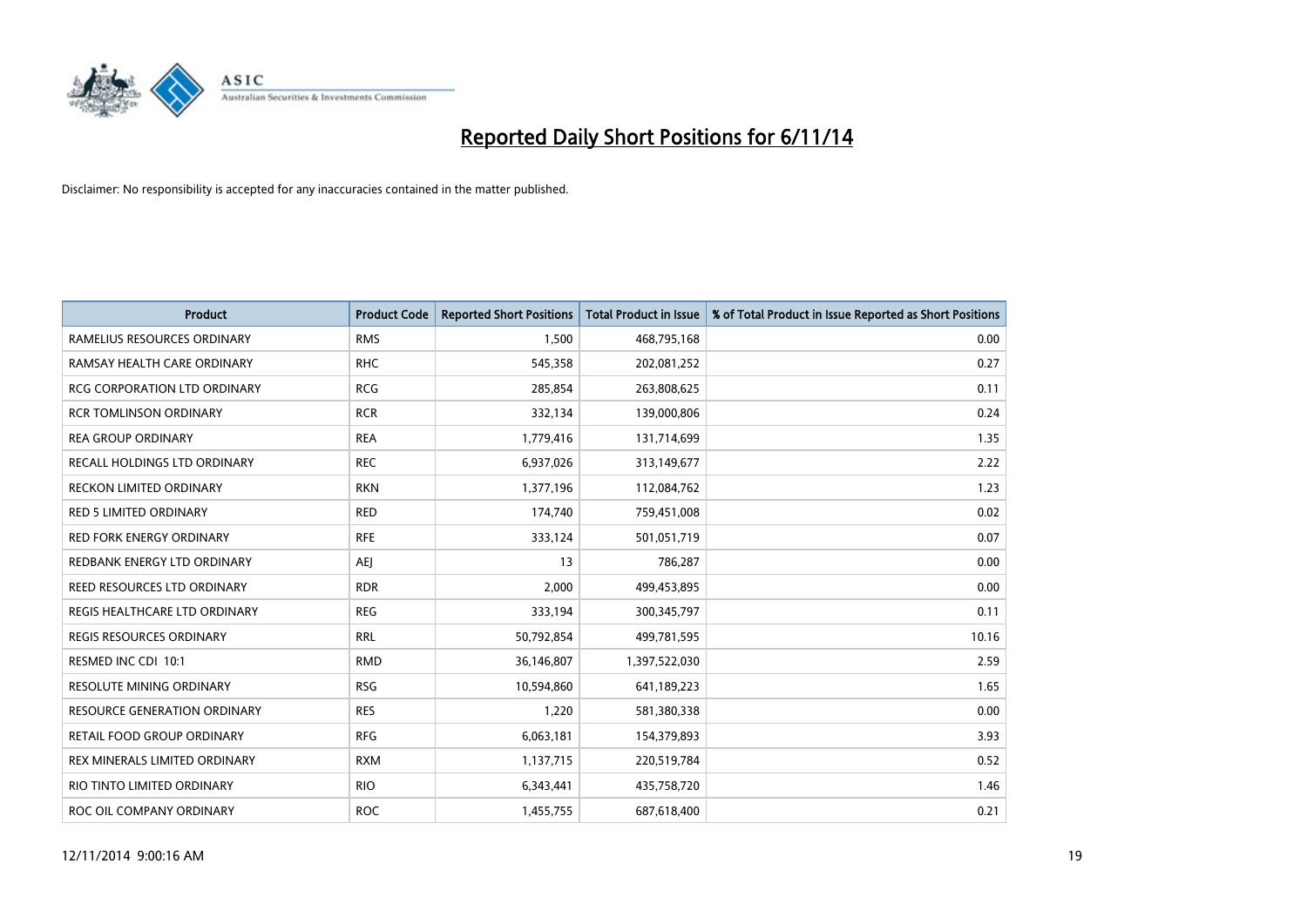

| <b>Product</b>                        | <b>Product Code</b> | <b>Reported Short Positions</b> | <b>Total Product in Issue</b> | % of Total Product in Issue Reported as Short Positions |
|---------------------------------------|---------------------|---------------------------------|-------------------------------|---------------------------------------------------------|
| ROX RESOURCES ORDINARY                | <b>RXL</b>          | 3,772,105                       | 849,673,095                   | 0.44                                                    |
| ROYAL WOLF HOLDINGS ORDINARY          | <b>RWH</b>          | 209,381                         | 100,387,052                   | 0.21                                                    |
| <b>RURALCO HOLDINGS ORDINARY</b>      | <b>RHL</b>          | 3,888                           | 77,291,069                    | 0.01                                                    |
| SAI GLOBAL LIMITED ORDINARY           | SAI                 | 635,227                         | 211,726,802                   | 0.30                                                    |
| SALMAT LIMITED ORDINARY               | <b>SLM</b>          | 101,385                         | 159,812,799                   | 0.06                                                    |
| SAMSON OIL & GAS LTD ORDINARY         | SSN                 | 16,776,040                      | 2,837,782,022                 | 0.59                                                    |
| SANDFIRE RESOURCES ORDINARY           | <b>SFR</b>          | 3,181,382                       | 155,840,968                   | 2.04                                                    |
| <b>SANTOS LTD ORDINARY</b>            | <b>STO</b>          | 7,662,786                       | 982,269,847                   | 0.78                                                    |
| SARACEN MINERAL ORDINARY              | SAR                 | 6,150,496                       | 792,784,738                   | 0.78                                                    |
| SCA PROPERTY GROUP STAPLED SECURITIES | SCP                 | 18,183,519                      | 648,628,320                   | 2.80                                                    |
| <b>SCENTRE GRP STAPLED</b>            | <b>SCG</b>          | 37,275,300                      | 5,324,296,678                 | 0.70                                                    |
| SEDGMAN LIMITED ORDINARY              | SDM                 | 1,128,550                       | 227,059,277                   | 0.50                                                    |
| SEEK LIMITED ORDINARY                 | <b>SEK</b>          | 11,354,764                      | 342,335,122                   | 3.32                                                    |
| SELECT HARVESTS ORDINARY              | SHV                 | 1,244,270                       | 70,940,874                    | 1.75                                                    |
| SENEX ENERGY LIMITED ORDINARY         | SXY                 | 47,544,208                      | 1,149,657,377                 | 4.14                                                    |
| SERVICE STREAM ORDINARY               | <b>SSM</b>          | 30                              | 386,389,873                   | 0.00                                                    |
| SEVEN GROUP HOLDINGS ORDINARY         | <b>SVW</b>          | 1,618,732                       | 300,660,933                   | 0.54                                                    |
| SEVEN WEST MEDIA LTD ORDINARY         | SWM                 | 19,741,091                      | 999,160,872                   | 1.98                                                    |
| SEYMOUR WHYTE LTD ORDINARY            | SWL                 | 25,324                          | 87,647,595                    | 0.03                                                    |
| SG FLEET GROUP LTD ORDINARY           | SGF                 | 64,972                          | 242,691,826                   | 0.03                                                    |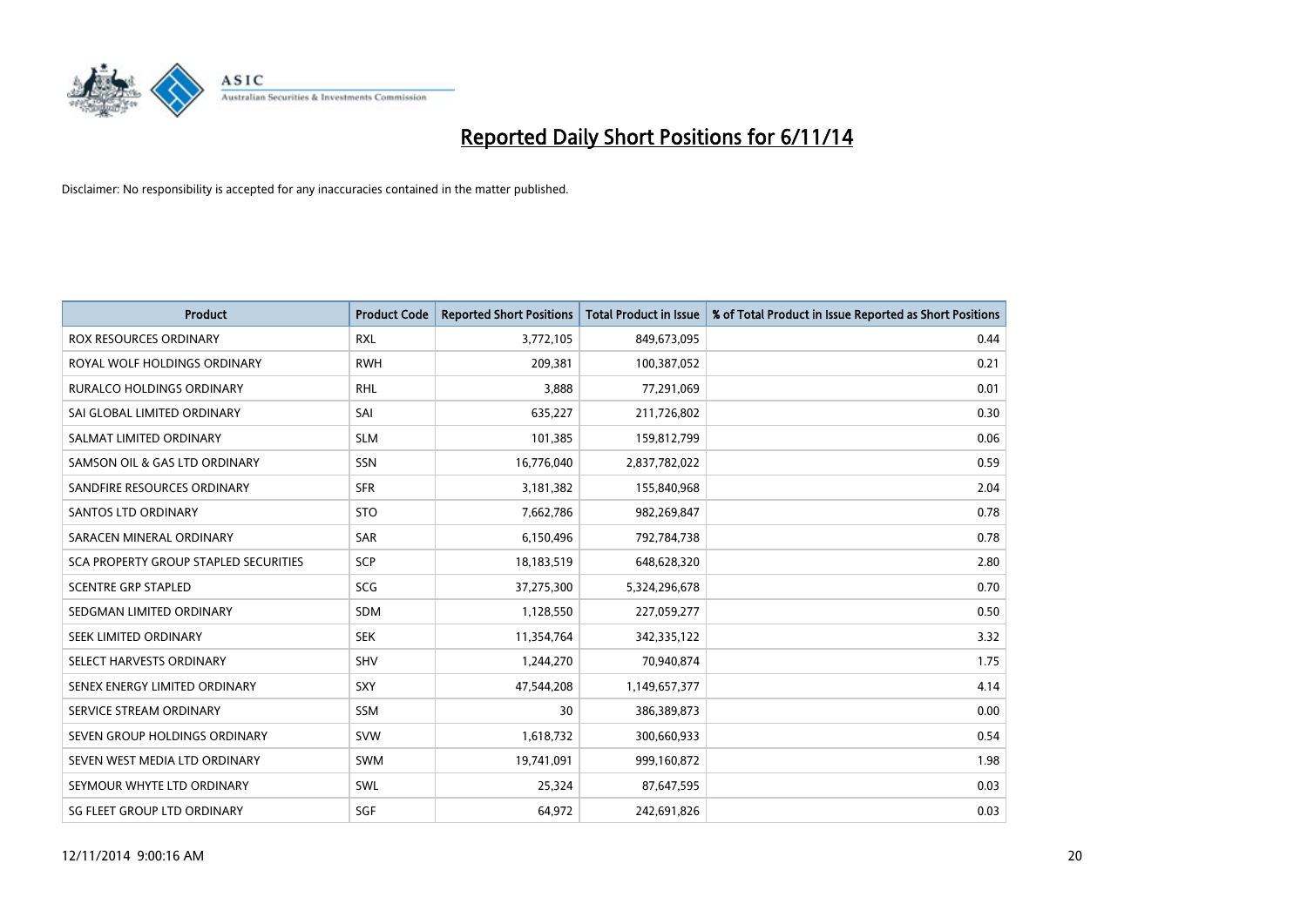

| <b>Product</b>                           | <b>Product Code</b> | <b>Reported Short Positions</b> | <b>Total Product in Issue</b> | % of Total Product in Issue Reported as Short Positions |
|------------------------------------------|---------------------|---------------------------------|-------------------------------|---------------------------------------------------------|
| SIGMA PHARMACEUTICAL ORDINARY            | <b>SIP</b>          | 22,082,385                      | 1,108,086,575                 | 1.99                                                    |
| SILEX SYSTEMS ORDINARY                   | <b>SLX</b>          | 9,219,155                       | 170,467,339                   | 5.41                                                    |
| SILVER CHEF LIMITED ORDINARY             | SIV                 | 23,801                          | 29,640,865                    | 0.08                                                    |
| SILVER LAKE RESOURCE ORDINARY            | <b>SLR</b>          | 26,197,953                      | 503,233,971                   | 5.21                                                    |
| SIMS METAL MGMT LTD ORDINARY             | SGM                 | 16,978,146                      | 204,633,630                   | 8.30                                                    |
| SINGAPORE TELECOMM. CHESS DEPOSITARY INT | SGT                 | 2,491,141                       | 115,837,110                   | 2.15                                                    |
| SINO GAS ENERGY ORDINARY                 | <b>SEH</b>          | 11,363,128                      | 1,542,672,358                 | 0.74                                                    |
| SIRIUS RESOURCES NL ORDINARY             | <b>SIR</b>          | 15,805,110                      | 341,438,269                   | 4.63                                                    |
| SIRTEX MEDICAL ORDINARY                  | <b>SRX</b>          | 55,573                          | 56,524,273                    | 0.10                                                    |
| SKILLED GROUP LTD ORDINARY               | <b>SKE</b>          | 6,686,027                       | 235,753,791                   | 2.84                                                    |
| SKY NETWORK ORDINARY                     | <b>SKT</b>          | 11,544,185                      | 389,139,785                   | 2.97                                                    |
| SKYCITY ENT GRP LTD ORDINARY             | <b>SKC</b>          | 7,936,381                       | 592,857,388                   | 1.34                                                    |
| <b>SLATER &amp; GORDON ORDINARY</b>      | SGH                 | 3,057,181                       | 205,744,600                   | 1.49                                                    |
| SMARTGRP CORPORATION ORDINARY            | <b>SIQ</b>          | 96,663                          | 101,461,150                   | 0.10                                                    |
| SMS MANAGEMENT, ORDINARY                 | <b>SMX</b>          | 1,456,457                       | 69,394,537                    | 2.10                                                    |
| SONIC HEALTHCARE ORDINARY                | <b>SHL</b>          | 2,599,511                       | 401,171,556                   | 0.65                                                    |
| SOUL PATTINSON (W.H) ORDINARY            | SOL                 | 16,741                          | 239,395,320                   | 0.01                                                    |
| SP AUSNET STAPLED SECURITIES             | <b>SPN</b>          | 619,998                         | 3,425,244,162                 | 0.02                                                    |
| SPARK INFRASTRUCTURE STAPLED US PROHIBT. | SKI                 | 12,829,771                      | 1,466,360,128                 | 0.87                                                    |
| SPARK NEW ZEALAND ORDINARY               | <b>SPK</b>          | 13,279,318                      | 1,834,767,958                 | 0.72                                                    |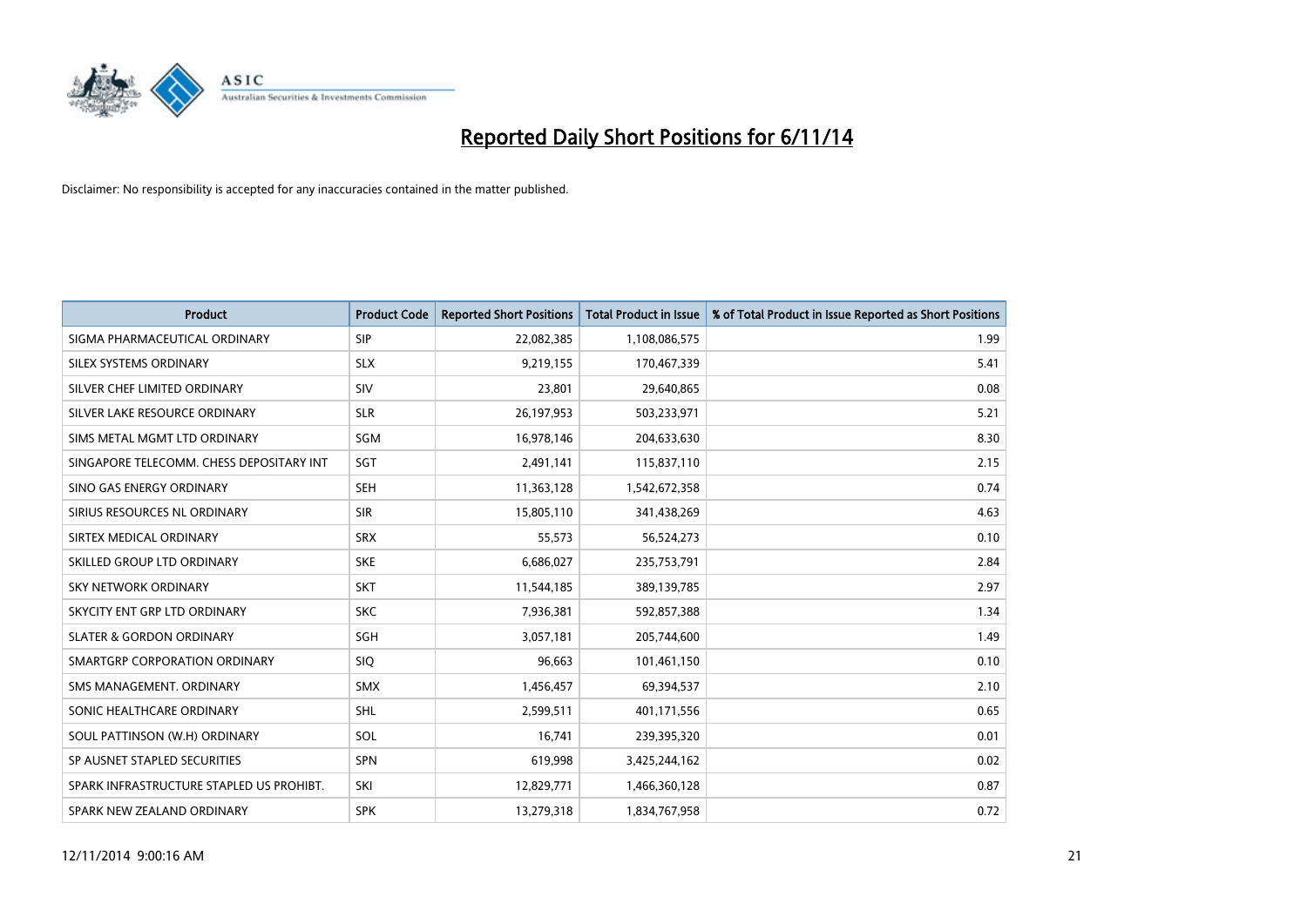

| <b>Product</b>                   | <b>Product Code</b> | <b>Reported Short Positions</b> | <b>Total Product in Issue</b> | % of Total Product in Issue Reported as Short Positions |
|----------------------------------|---------------------|---------------------------------|-------------------------------|---------------------------------------------------------|
| SPDR 200 FUND ETF UNITS          | <b>STW</b>          | 19,686                          | 46,546,865                    | 0.04                                                    |
| SPECIALTY FASHION ORDINARY       | <b>SFH</b>          | 105,199                         | 192,236,121                   | 0.05                                                    |
| SPOTLESS GRP HLD LTD ORDINARY    | <b>SPO</b>          | 31,605,942                      | 1,098,290,178                 | 2.88                                                    |
| ST BARBARA LIMITED ORDINARY      | <b>SBM</b>          | 10,661,663                      | 494,269,192                   | 2.16                                                    |
| STARPHARMA HOLDINGS ORDINARY     | SPL                 | 14,174,110                      | 313,748,388                   | 4.52                                                    |
| STEADFAST GROUP LTD ORDINARY     | <b>SDF</b>          | 9,210,981                       | 503,352,992                   | 1.83                                                    |
| STH CRS ELECT ENGNR ORDINARY     | <b>SXE</b>          | 5,171                           | 161,523,130                   | 0.00                                                    |
| STHN CROSS MEDIA ORDINARY        | SXL                 | 42,657,188                      | 731,319,622                   | 5.83                                                    |
| STOCKLAND UNITS/ORD STAPLED      | SGP                 | 9,021,678                       | 2,348,746,744                 | 0.38                                                    |
| STRAITS RES LTD. ORDINARY        | <b>SRO</b>          | 20,370                          | 1,217,730,293                 | 0.00                                                    |
| STRIKE ENERGY LTD ORDINARY       | <b>STX</b>          | 4,000                           | 833,330,946                   | 0.00                                                    |
| STW COMMUNICATIONS ORDINARY      | SGN                 | 5,036,053                       | 409,699,000                   | 1.23                                                    |
| SUNCORP GROUP LTD ORDINARY       | <b>SUN</b>          | 8,352,525                       | 1,286,600,980                 | 0.65                                                    |
| SUNDANCE ENERGY ORDINARY         | <b>SEA</b>          | 2,463,745                       | 549,207,339                   | 0.45                                                    |
| SUNDANCE RESOURCES ORDINARY      | SDL                 | 91,764,038                      | 3,082,028,456                 | 2.98                                                    |
| SUNLAND GROUP LTD ORDINARY       | <b>SDG</b>          | 101,655                         | 181,710,087                   | 0.06                                                    |
| SUPER RET REP LTD ORDINARY       | SUL                 | 13,343,124                      | 196,897,430                   | 6.78                                                    |
| SWICK MINING ORDINARY            | <b>SWK</b>          | 50,000                          | 216,729,450                   | 0.02                                                    |
| SYD AIRPORT STAPLED US PROHIBIT. | <b>SYD</b>          | 31,083,878                      | 2,216,216,041                 | 1.40                                                    |
| SYRAH RESOURCES ORDINARY         | <b>SYR</b>          | 4,968,228                       | 164,135,076                   | 3.03                                                    |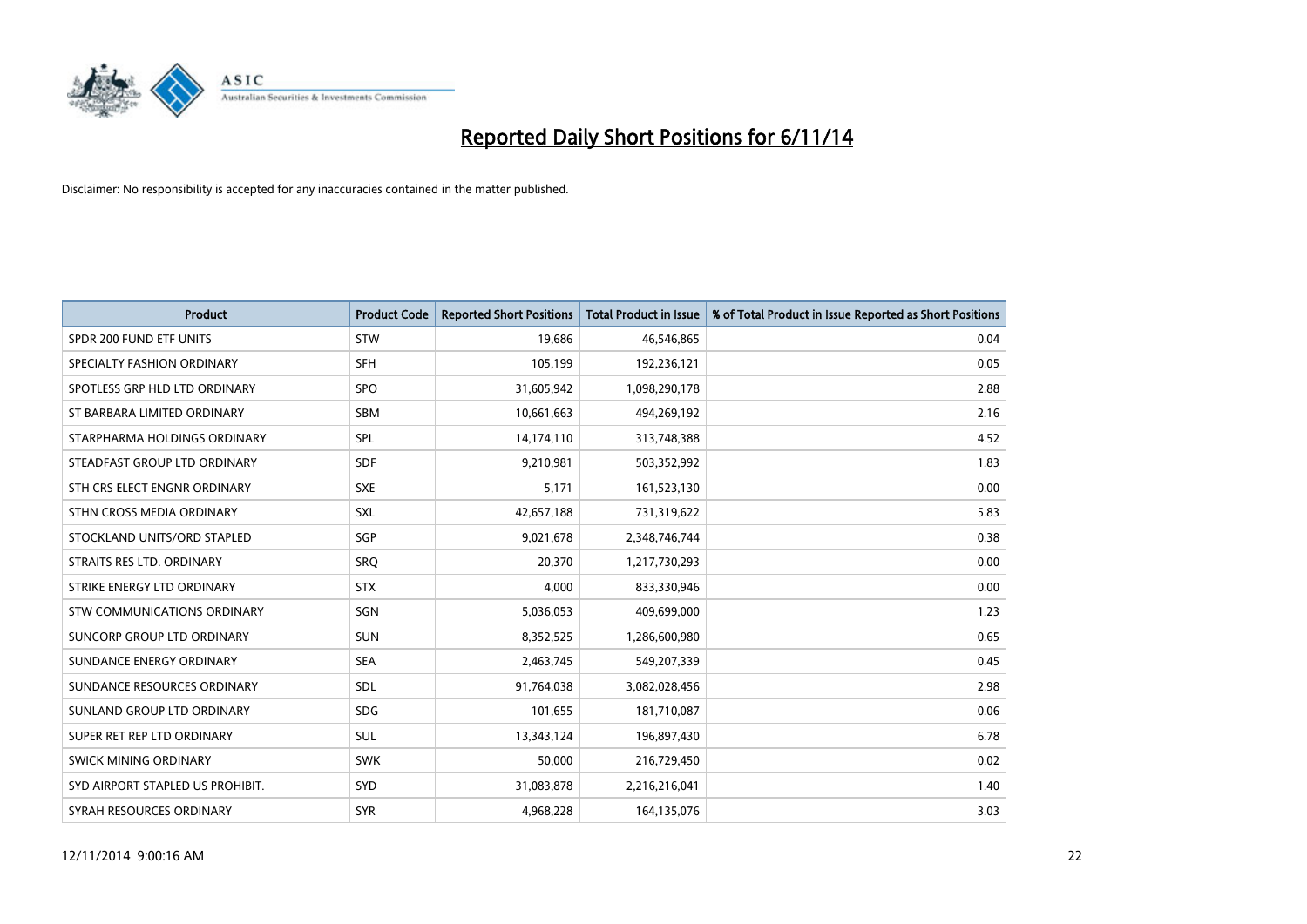

| <b>Product</b>                      | <b>Product Code</b> | <b>Reported Short Positions</b> | <b>Total Product in Issue</b> | % of Total Product in Issue Reported as Short Positions |
|-------------------------------------|---------------------|---------------------------------|-------------------------------|---------------------------------------------------------|
| TABCORP HOLDINGS LTD ORDINARY       | <b>TAH</b>          | 17,181,382                      | 765,652,364                   | 2.24                                                    |
| TAP OIL LIMITED ORDINARY            | <b>TAP</b>          | 91,339                          | 243,186,639                   | 0.04                                                    |
| TASSAL GROUP LIMITED ORDINARY       | <b>TGR</b>          | 344,187                         | 146,897,115                   | 0.23                                                    |
| TATTS GROUP LTD ORDINARY            | <b>TTS</b>          | 34,878,813                      | 1,445,759,948                 | 2.41                                                    |
| <b>TECHNOLOGY ONE ORDINARY</b>      | <b>TNE</b>          | 2,527,270                       | 308,796,455                   | 0.82                                                    |
| <b>TELECOM CORPORATION ORDINARY</b> | <b>TEL</b>          | 125,100                         | 1,828,530,844                 | 0.01                                                    |
| TELSTRA CORPORATION, ORDINARY       | TLS                 | 57,998,811                      | 12,225,655,836                | 0.47                                                    |
| TEN NETWORK HOLDINGS ORDINARY       | <b>TEN</b>          | 158,245,239                     | 2,630,984,596                 | 6.01                                                    |
| TERANGA GOLD CORP CDI 1:1           | <b>TGZ</b>          | 1,375                           | 73,965,595                    | 0.00                                                    |
| TFS CORPORATION LTD ORDINARY        | <b>TFC</b>          | 7,623,041                       | 325,267,408                   | 2.34                                                    |
| THE REJECT SHOP ORDINARY            | <b>TRS</b>          | 2,234,125                       | 28,844,648                    | 7.75                                                    |
| THINK CHILDCARE EDU ORDINARY        | <b>TNK</b>          | 282,067                         | 39,600,000                    | 0.71                                                    |
| THORN GROUP LIMITED ORDINARY        | <b>TGA</b>          | 2,202                           | 150,634,985                   | 0.00                                                    |
| TIGER RESOURCES ORDINARY            | TGS                 | 10,535,137                      | 1,143,541,406                 | 0.92                                                    |
| TITAN ENERGY SERVICE ORDINARY       | <b>TTN</b>          | 1,437                           | 51,192,701                    | 0.00                                                    |
| TOLL HOLDINGS LTD ORDINARY          | <b>TOL</b>          | 18,051,492                      | 717,318,622                   | 2.52                                                    |
| TORO ENERGY LIMITED ORDINARY        | <b>TOE</b>          | 24,295                          | 1,567,784,418                 | 0.00                                                    |
| TOX FREE SOLUTIONS ORDINARY         | <b>TOX</b>          | 2,344,902                       | 133,752,359                   | 1.75                                                    |
| TPG TELECOM LIMITED ORDINARY        | <b>TPM</b>          | 10,510,350                      | 793,808,141                   | 1.32                                                    |
| TRADE ME GROUP ORDINARY             | <b>TME</b>          | 7,077,321                       | 396,913,549                   | 1.78                                                    |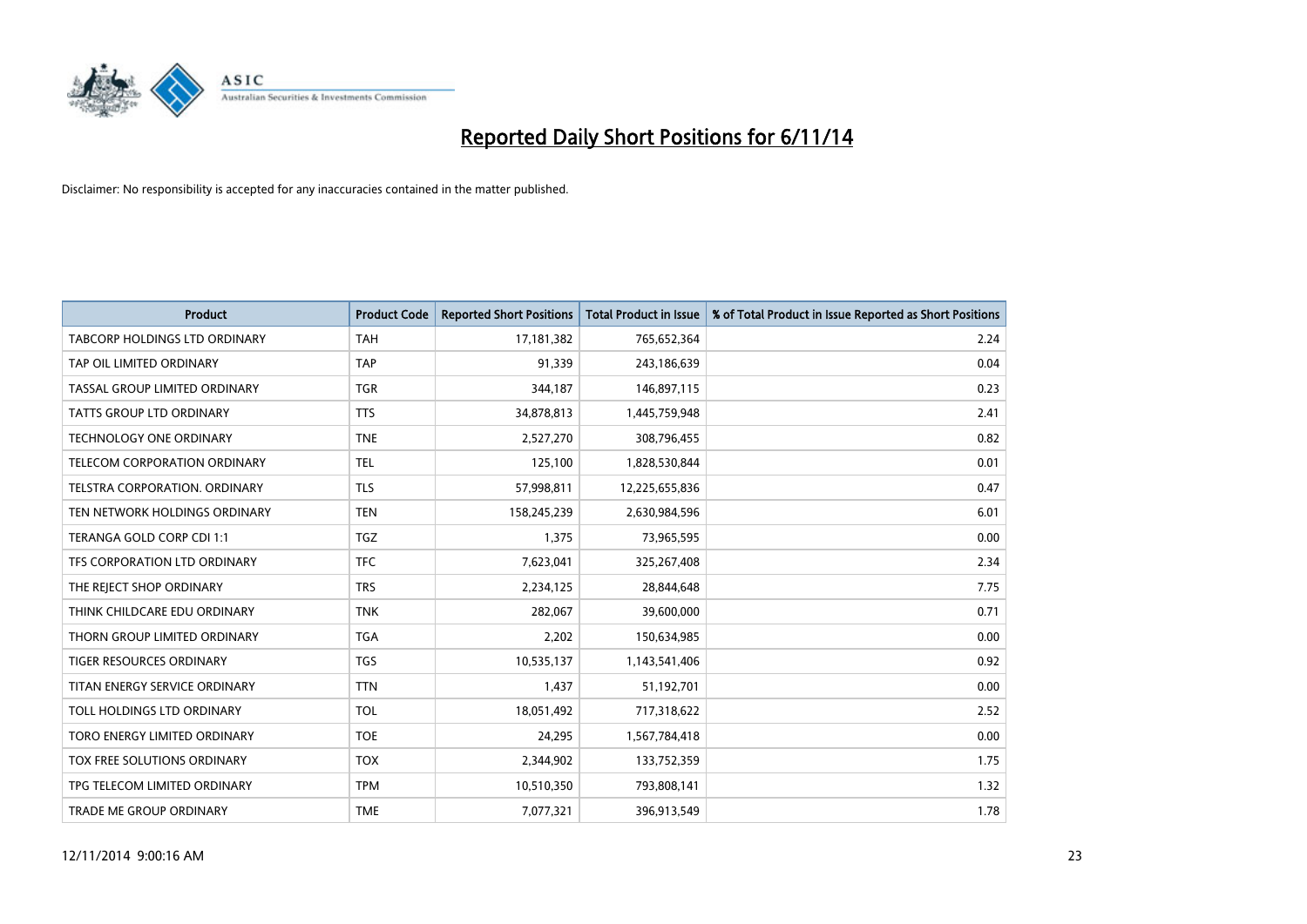

| <b>Product</b>                       | <b>Product Code</b> | <b>Reported Short Positions</b> | <b>Total Product in Issue</b> | % of Total Product in Issue Reported as Short Positions |
|--------------------------------------|---------------------|---------------------------------|-------------------------------|---------------------------------------------------------|
| <b>TRANSFIELD SERVICES ORDINARY</b>  | <b>TSE</b>          | 7,275,618                       | 512,457,716                   | 1.42                                                    |
| TRANSPACIFIC INDUST. ORDINARY        | <b>TPI</b>          | 24,995,937                      | 1,579,648,778                 | 1.58                                                    |
| TRANSURBAN GROUP TRIPLE STAPLED SEC. | <b>TCL</b>          | 22,290,015                      | 1,906,390,878                 | 1.17                                                    |
| <b>TREASURY GROUP ORDINARY</b>       | <b>TRG</b>          | 30,399                          | 23,697,498                    | 0.13                                                    |
| TREASURY WINE ESTATE ORDINARY        | <b>TWE</b>          | 12,324,383                      | 651,261,403                   | 1.89                                                    |
| TROY RESOURCES LTD ORDINARY          | <b>TRY</b>          | 5,700,916                       | 195,265,161                   | 2.92                                                    |
| UGL LIMITED ORDINARY                 | UGL                 | 19,056,295                      | 166,511,240                   | 11.44                                                   |
| UNILIFE CORPORATION CDI 6:1          | <b>UNS</b>          | 245,000                         | 277,673,970                   | 0.09                                                    |
| UNITY MINING LTD ORDINARY            | <b>UML</b>          | 319,871                         | 1,133,122,711                 | 0.03                                                    |
| <b>UXC LIMITED ORDINARY</b>          | <b>UXC</b>          | 2,516,785                       | 329,728,102                   | 0.76                                                    |
| <b>VEDA GROUP LTD ORDINARY</b>       | <b>VED</b>          | 13,982,219                      | 842,055,406                   | 1.66                                                    |
| <b>VENTURE MINERALS ORDINARY</b>     | <b>VMS</b>          | 238,000                         | 287,320,170                   | 0.08                                                    |
| <b>VILLAGE ROADSHOW LTD ORDINARY</b> | <b>VRL</b>          | 460,925                         | 159,509,459                   | 0.29                                                    |
| <b>VIRGIN AUS HLDG LTD ORDINARY</b>  | <b>VAH</b>          | 48,888,524                      | 3,524,912,131                 | 1.39                                                    |
| <b>VIRTUS HEALTH LTD ORDINARY</b>    | <b>VRT</b>          | 4,610,969                       | 79,885,938                    | 5.77                                                    |
| VISION EYE INSTITUTE ORDINARY        | <b>VEI</b>          | 1,586,666                       | 178,737,431                   | 0.89                                                    |
| VISTA GROUP INTERNAT ORDINARY        | VGI                 | 1,000                           | 79,813,089                    | 0.00                                                    |
| <b>VOCATION LTD ORDINARY</b>         | <b>VET</b>          | 11,743,969                      | 230,000,000                   | 5.11                                                    |
| <b>VOCUS COMMS LTD ORDINARY</b>      | <b>VOC</b>          | 560,737                         | 104,803,018                   | 0.54                                                    |
| WAM CAPITAL LIMITED ORDINARY         | <b>WAM</b>          | 30,000                          | 345,405,201                   | 0.01                                                    |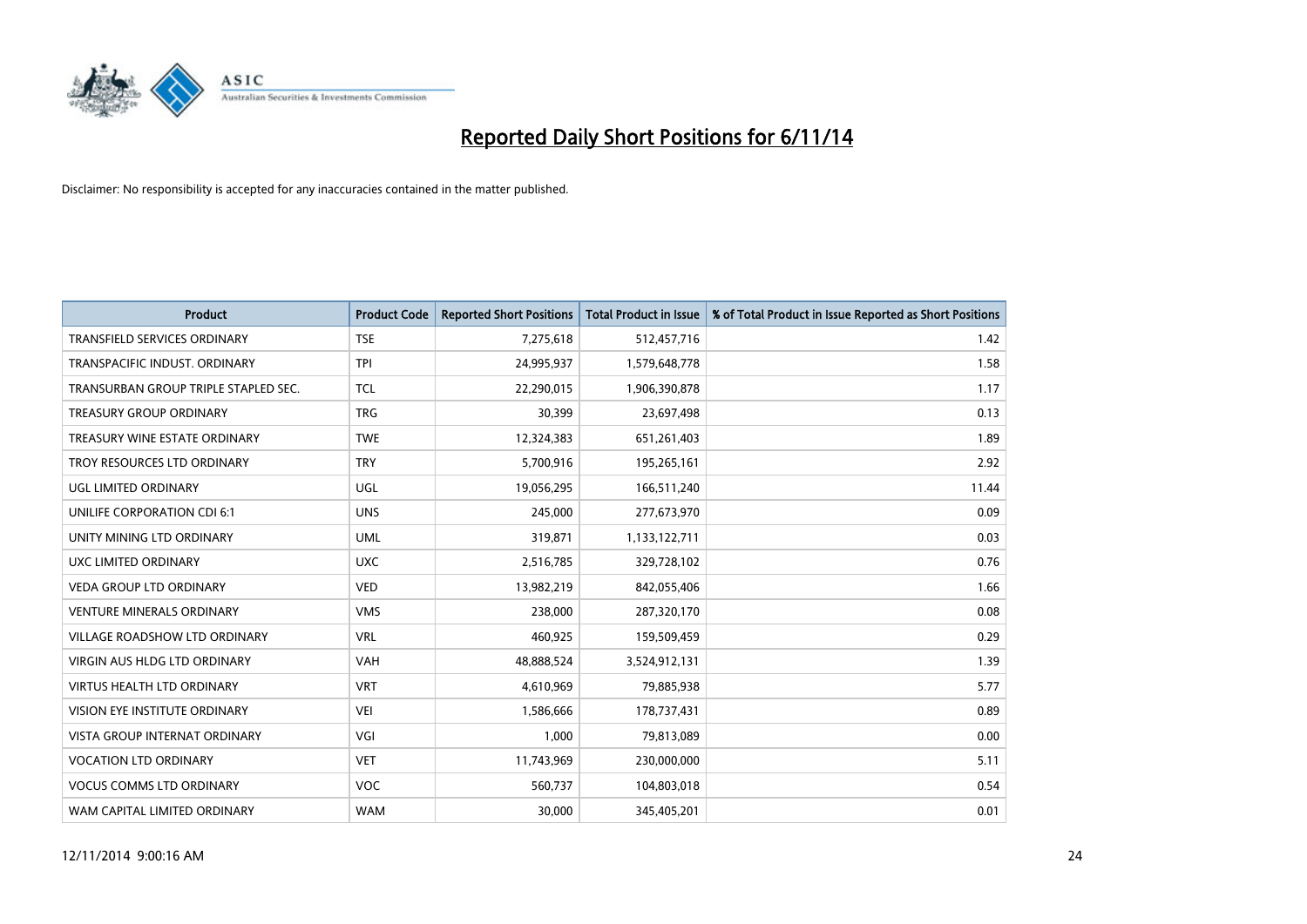

| <b>Product</b>                       | <b>Product Code</b> | <b>Reported Short Positions</b> | <b>Total Product in Issue</b> | % of Total Product in Issue Reported as Short Positions |
|--------------------------------------|---------------------|---------------------------------|-------------------------------|---------------------------------------------------------|
| WARRNAMBOOL CHEESE ORDINARY          | <b>WCB</b>          | 19                              | 56,098,797                    | 0.00                                                    |
| <b>WATPAC LIMITED ORDINARY</b>       | <b>WTP</b>          | 134,526                         | 189,258,397                   | 0.07                                                    |
| <b>WDS LIMITED ORDINARY</b>          | <b>WDS</b>          | 462,064                         | 144,740,614                   | 0.32                                                    |
| WEBJET LIMITED ORDINARY              | <b>WEB</b>          | 1,384,775                       | 79,397,959                    | 1.74                                                    |
| <b>WESFARMERS LIMITED ORDINARY</b>   | <b>WES</b>          | 6,995,091                       | 1,143,274,951                 | 0.61                                                    |
| WESTERN AREAS LTD ORDINARY           | <b>WSA</b>          | 17,226,845                      | 232,580,131                   | 7.41                                                    |
| WESTERN DESERT RES. ORDINARY         | <b>WDR</b>          | 2,490,070                       | 620,049,919                   | 0.40                                                    |
| WESTERN DESERT RES. RIGHTS 31-MAR-14 | <b>WDRR</b>         | 17,835                          | 120,009,662                   | 0.01                                                    |
| <b>WESTFIELD CORP STAPLED</b>        | <b>WFD</b>          | 5,266,190                       | 2,078,089,686                 | 0.25                                                    |
| WESTFIELD GROUP ORD/UNIT STAPLED SEC | <b>WDC</b>          | 1,639,762                       | 2,078,089,686                 | 0.08                                                    |
| <b>WESTPAC BANKING CORP ORDINARY</b> | <b>WBC</b>          | 40,140,569                      | 3,109,048,309                 | 1.29                                                    |
| WHITE ENERGY COMPANY ORDINARY        | <b>WEC</b>          | 31,950                          | 328,374,494                   | 0.01                                                    |
| WHITEHAVEN COAL ORDINARY             | <b>WHC</b>          | 90,141,159                      | 1,025,760,027                 | 8.79                                                    |
| WIDE BAY AUST LTD ORDINARY           | <b>WBB</b>          | 1,168                           | 36,796,608                    | 0.00                                                    |
| WOODSIDE PETROLEUM ORDINARY          | <b>WPL</b>          | 6,946,797                       | 823,910,657                   | 0.84                                                    |
| WOOLWORTHS LIMITED ORDINARY          | <b>WOW</b>          | 27,239,444                      | 1,263,005,453                 | 2.16                                                    |
| WORLEYPARSONS LTD ORDINARY           | <b>WOR</b>          | 5,516,100                       | 244,264,793                   | 2.26                                                    |
| WOTIF.COM HOLDINGS ORDINARY          | <b>WTF</b>          | 2,683,495                       | 213,058,706                   | 1.26                                                    |
| <b>XERO LTD ORDINARY</b>             | <b>XRO</b>          | 312,966                         | 127,856,877                   | 0.24                                                    |
| YANCOAL AUST LTD ORDINARY            | YAL                 | 368                             | 994,216,659                   | 0.00                                                    |